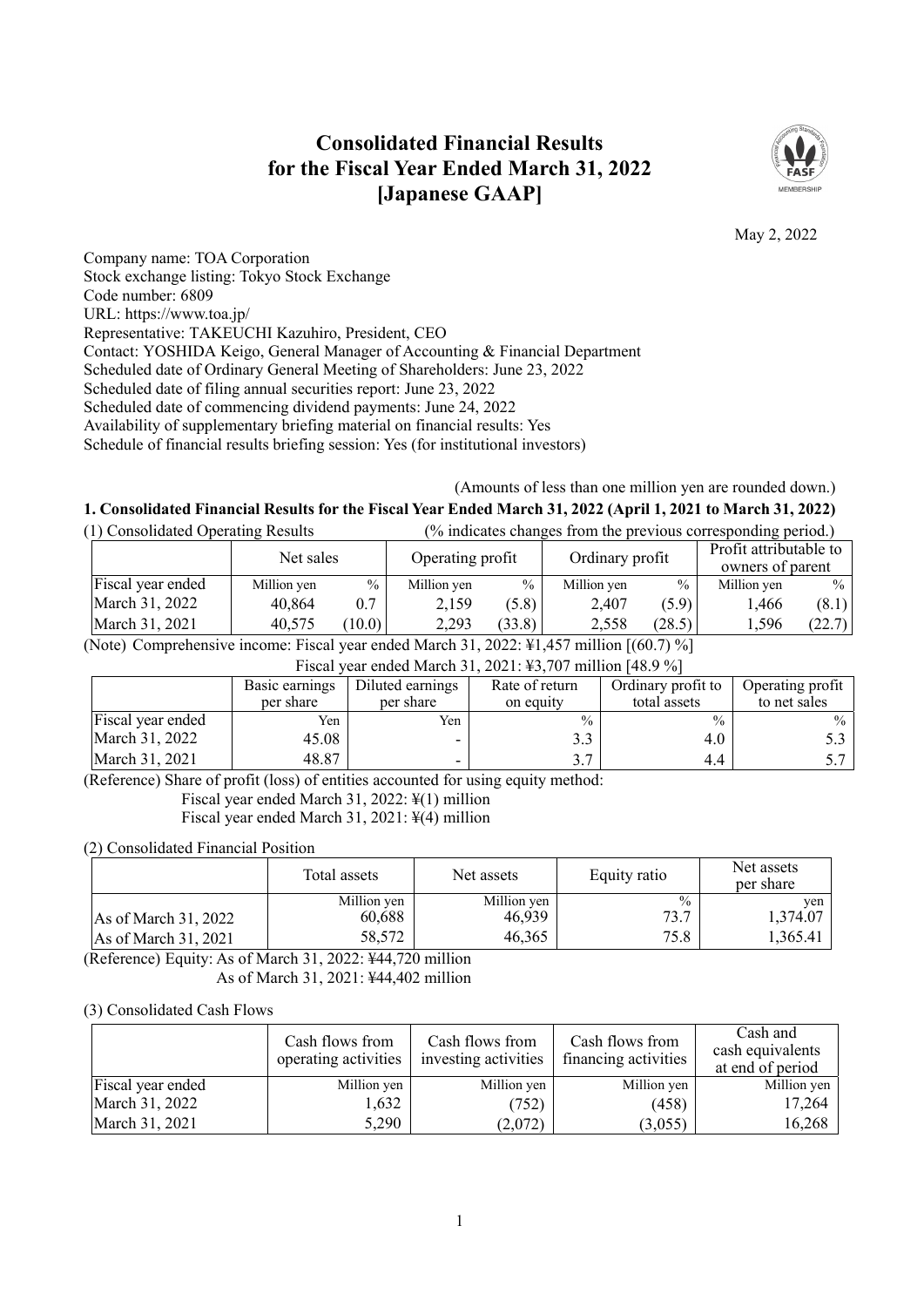## **2. Dividends**

|                                                    |                                           | Annual dividends |            | Dividend     | Dividend on |                              |                                |                                    |
|----------------------------------------------------|-------------------------------------------|------------------|------------|--------------|-------------|------------------------------|--------------------------------|------------------------------------|
|                                                    | l st<br>quarter- quarter- quarter-<br>end | 2nd<br>end       | 3rd<br>end | Year-<br>end | Total       | Total amount<br>of dividends | payout ratio<br>(Consolidated) | net assets ratio<br>(Consolidated) |
|                                                    | yen                                       | yen              | yen        | yen          | yen         | Million yen                  | $\frac{0}{0}$                  | $\frac{0}{0}$                      |
| Fiscal year ended<br>March 31, 2021                | ۰                                         | 10.00            | -          | 10.00        | 20.00       | 650                          | 40.9                           | 1.5                                |
| Fiscal year ended<br>March 31, 2022                |                                           | 10.00            | -          | 10.00        | 20.00       | 650                          | 44.4                           | 1.5                                |
| Fiscal year ending<br>March 31, 2023<br>(Forecast) |                                           | 20.00            | -          | 20.00        | 40.00       |                              | 57.9                           |                                    |

Breakdown of the dividends for the fiscal year ended March 31, 2021: Stable dividend ¥20

Breakdown of the dividends for the fiscal year ended March 31, 2022: Stable dividend ¥20

Dividends for the fiscal year ending March 31, 2023 (Forecast) will be determined by taking into account the performances on stable dividend of ¥40, aiming at a consolidated dividend payout ratio of 45%, as specified in "(5) Basic Policy on Distribution of Profits and Dividends for Current and Next Fiscal Year" on page 7.

## **3. Consolidated Financial Results Forecast for the Fiscal Year Ending March 31, 2023 (April 1, 2022 to March 31, 2023)**

(% indicates changes from the previous corresponding period.)

|           | Net sales<br>Operating profit |          |                 | Ordinary profit |               | Profit attributable to<br>owners of parent |             | Basic earnings<br>per share |       |
|-----------|-------------------------------|----------|-----------------|-----------------|---------------|--------------------------------------------|-------------|-----------------------------|-------|
|           | Million yen                   |          | $%$ Million yen |                 | % Million yen | $\%$                                       | Million yen | $\frac{0}{0}$               | Yen   |
| Full year | 44,000                        | <i>-</i> | 2,900           | 34.3            | 3,000         | 24.6                                       | 2,250       | 53.4                        | 69.13 |

### **\* Notes:**

- (1) Changes in significant subsidiaries during the period under review (changes in specified subsidiaries resulting in changes in scope of consolidation): No
- (2) Changes in accounting policies, changes in accounting estimates and retrospective restatement
	- 1) Changes in accounting policies due to the revision of accounting standards: Yes
		- 2) Changes in accounting policies other than 1) above: No
		- 3) Changes in accounting estimates: No
		- 4) Retrospective restatement: No

### (3) Total number of issued shares (common shares)

- 1) Total number of issued shares at the end of the period (including treasury shares):
	- March 31, 2022: 34,536,635 shares March 31, 2021: 34,536,635 shares
- 2) Total number of treasury shares at the end of the period: March 31, 2022: 1,990,647 shares March 31, 2021: 2,017,212 shares
- 3) Average number of shares during the period: Fiscal year ended March 31, 2022: 32,537,233 shares Fiscal year ended March 31, 2021: 32,673,357 shares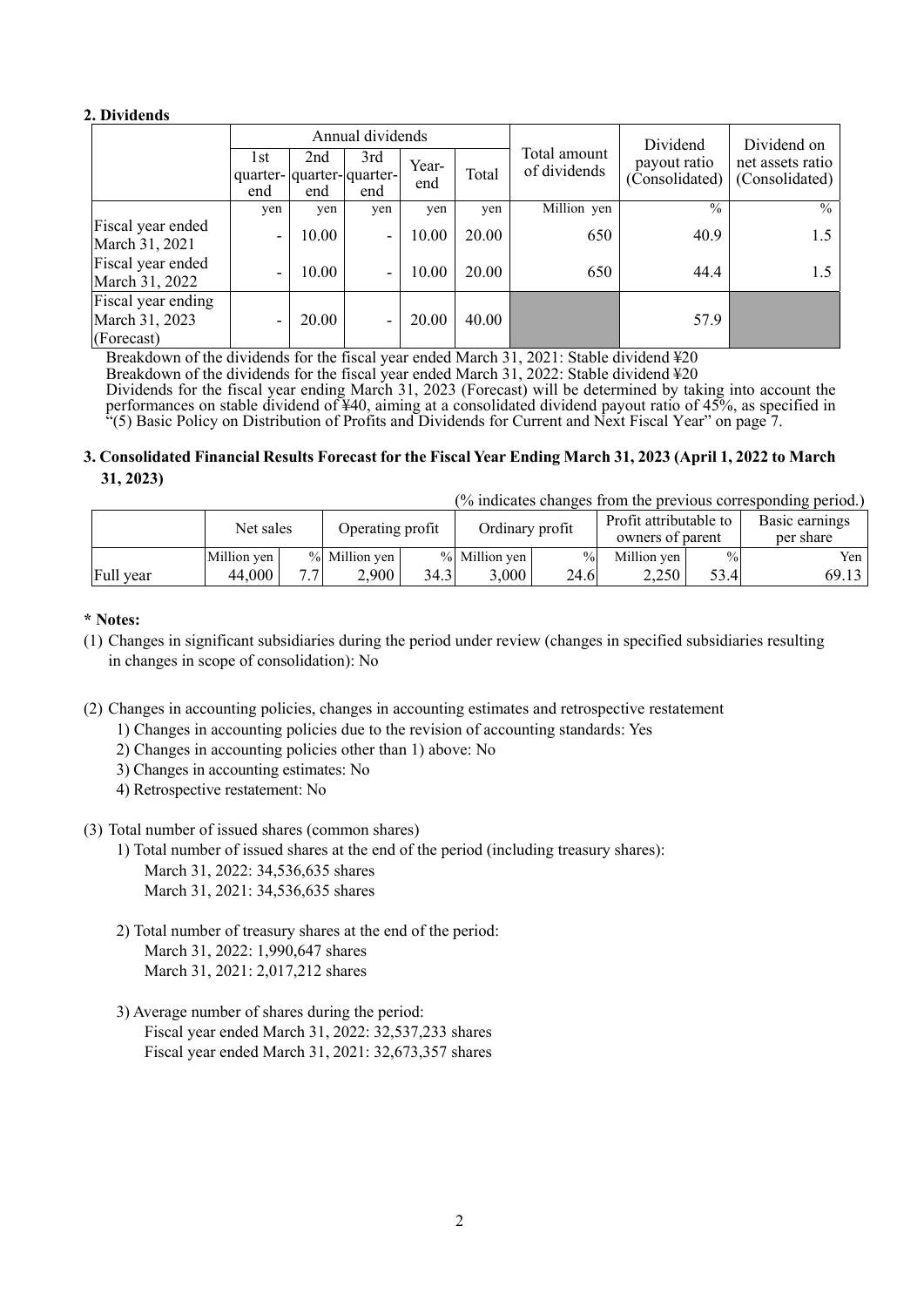### **(Reference) Overview of Non-consolidated Financial Results**

**1. Non-consolidated Financial Results for the Fiscal Year Ended March 31, 2022 (April 1, 2021 to March 31, 2022)** 

| (1) Non-consolidated Operating Results | (% indicates changes from the previous corresponding period.) |               |                  |               |                 |               |             |               |
|----------------------------------------|---------------------------------------------------------------|---------------|------------------|---------------|-----------------|---------------|-------------|---------------|
|                                        | Net sales                                                     |               | Operating profit |               | Ordinary profit |               | Profit      |               |
| Fiscal year ended                      | Million yen                                                   | $\frac{0}{0}$ | Million yen      | $\frac{0}{0}$ | Million yen     | $\frac{0}{0}$ | Million yen | $\frac{0}{0}$ |
| March 31, 2022                         | 28,691                                                        | 0.2           | 766              | (22.0)        | 1.397           | (3.6)         | 1.104       | 3.5           |
| March 31, 2021                         | 28,629                                                        | (9.7)         | 983              | (38.4)        | .448            | (27.9)        | 1.067       | (31.1)        |

| (1) Non-consolidated Operating Results | $\frac{6}{6}$ indicates changes from the pre |  |  |
|----------------------------------------|----------------------------------------------|--|--|
|                                        |                                              |  |  |

|                   | Basic earnings<br>per share | Diluted earnings<br>per share |
|-------------------|-----------------------------|-------------------------------|
| Fiscal year ended | Yen                         | Yen                           |
| March 31, 2022    | 33.94                       |                               |
| March 31, 2021    | 32.67                       |                               |

#### (2) Non-consolidated Financial Position

|                      | Total assets | Net assets  | Equity ratio  | Net assets<br>per share |
|----------------------|--------------|-------------|---------------|-------------------------|
|                      | Million yen  | Million yen | $\frac{0}{0}$ | Yen                     |
| As of March 31, 2022 | 39,901       | 33,132      | 83.0          | 1,018.04                |
| As of March 31, 2021 | 40,944       | 33,953      | 82.9          | ,044.11                 |

(Reference) Equity: As of March 31, 2022: ¥33,132 million As of March 31, 2021: ¥33,953 million

\* These financial results are outside the scope of audit by a certified public accountant or an audit corporation.

\* Explanation of the proper use of financial results forecast and other notes

Forecasts presented herein are the current prospects based on information currently available and contain elements of uncertainty. Actual results may therefore differ from the above forecasts due to subsequent changes in the circumstances.

The Company plans to hold a financial results briefing session for institutional investors (through a live video link) on May 24, 2022. The video and the materials distributed at the session are scheduled to be posted on our website promptly after the session.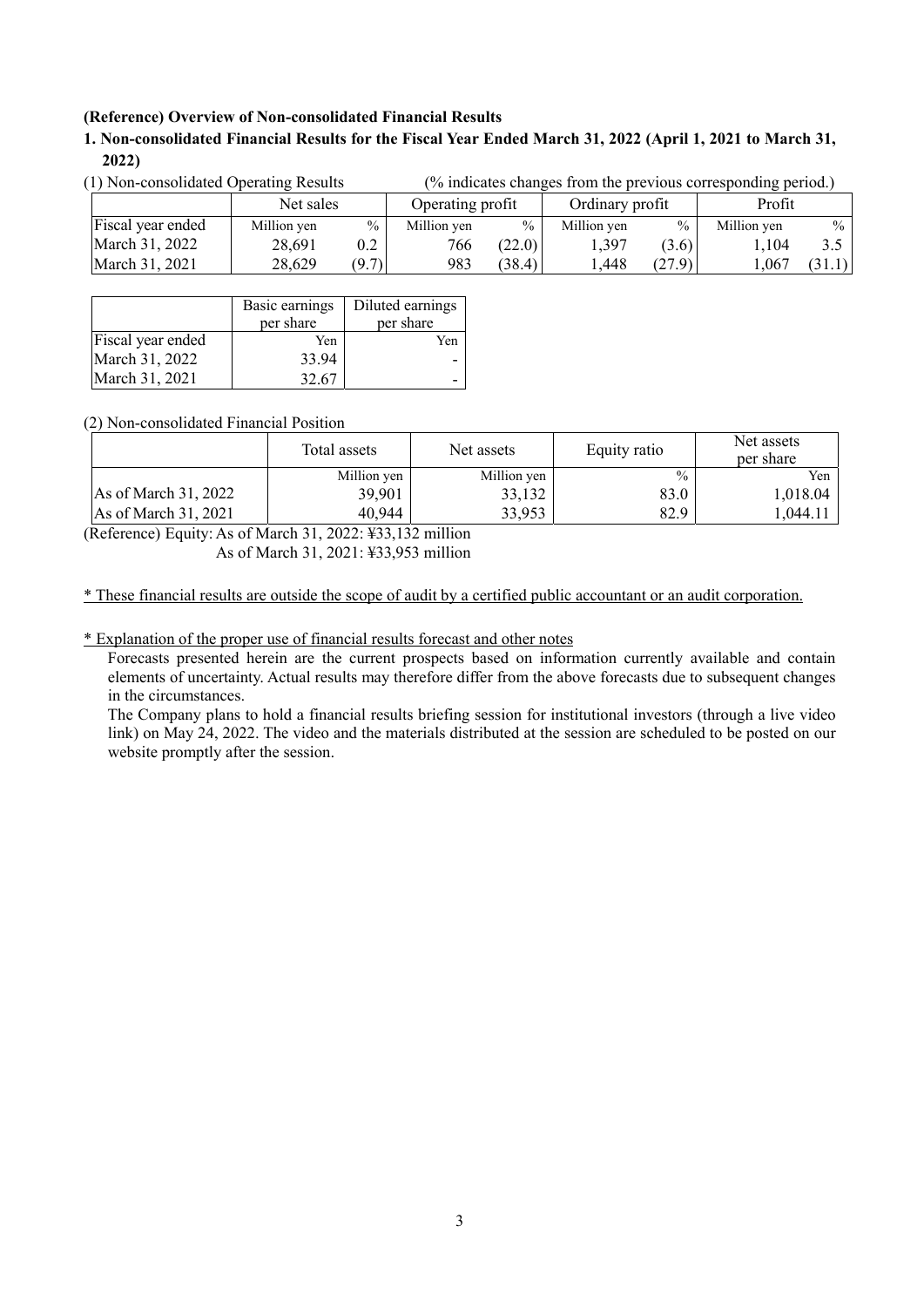## Table of Contents

| (5) Basic Policy on Distribution of Profits and Dividends for Current and Next Fiscal Year7 |  |
|---------------------------------------------------------------------------------------------|--|
|                                                                                             |  |
|                                                                                             |  |
|                                                                                             |  |
|                                                                                             |  |
|                                                                                             |  |
|                                                                                             |  |
|                                                                                             |  |
|                                                                                             |  |
|                                                                                             |  |
|                                                                                             |  |
|                                                                                             |  |
|                                                                                             |  |
|                                                                                             |  |
|                                                                                             |  |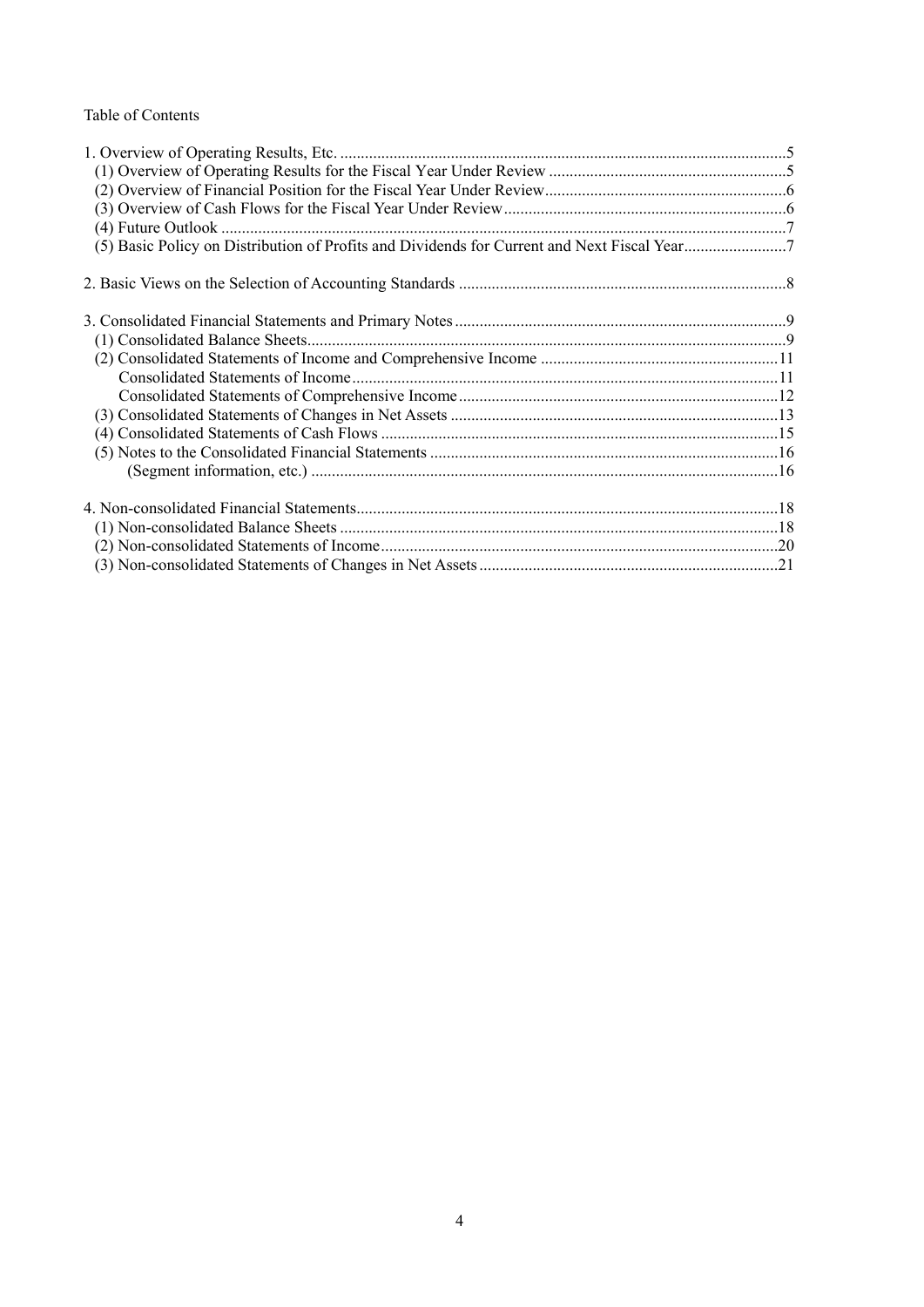#### 1. Overview of Operating Results, Etc.

#### (1) Overview of Operating Results for the Fiscal Year Under Review

During the fiscal year ended March 31, 2022, the global economy remained on a moderate recovery track, partly due to widespread vaccination against COVID-19. However, the pandemic continues to exert an intermittent impact on economic activities, including movement restrictions due to the spread of variants in some regions.

In addition to soaring costs of raw materials and components such as crude oil, natural gas, steel, and semiconductors, and increases in shipping costs, geopolitical risk is also rising, primarily related to the situation in Ukraine, meaning that close attention must be paid with regard the outlook for the global economy.

In such an environment, in an effort to realize our corporate value "Smiles for the Public," we formulated a new management vision targeting 2030, "Dr. Sound—becoming a professional organization that improves sound in society." We will aim to create the value of reassurance, reliability, and emotion as a reliable partner that will realize, along with our customers, a cycle of using sound and images to identify, solve, and improve social issues through the continuous provision of "good sound experiences" that customers will choose. Specifically, in order to offer new value, we are proceeding with efforts to solve social issues by furthering levels of co-creation and cooperation among industry, academia, and government agencies, including proof-of-concept testing in a range of fields. We are also strengthening our sales activities and increasing their efficiency across the entire Group through digital marketing.

As a result, net sales during the fiscal year ended March 31, 2022 were ¥40,864 million (up ¥289 million, or 0.7%, year on year). Despite the increase in net sales, profit suffered from a higher cost ratio due to factors such as the soaring price of materials prices, and selling, general and administrative expenses also increased. Operating profit was ¥2,159 million (down ¥133 million, or 5.8%, year on year), ordinary profit was ¥2,407 million (down ¥150 million, or 5.9%, year on year), and profit attributable to owners of parent was ¥1,466 million (down ¥130 million, or 8.1%, year on year).

Performance by segment is as follows.

#### (Japan)

Net sales amounted to  $\frac{1}{25}$ ,994 million (down  $\frac{1}{25}$ ,567 million, or 5.7%, year on year), and segment profit (operating profit) to ¥5,541 million (down ¥597 million, or 9.7%, year on year).

Sales to the education market increased and there was progress in the delivering of large-scale projects for airport facilities. Further, net sales of visual equipment also increased by capturing the demand for streetcrime prevention, etc. However, sales of products for railway cars and the disaster reduction and prevention markets, which experienced a cyclical slump in demand, decreased. Sales of audio equipment also fell, partly because of the loss of selling opportunities due the difficulty of obtaining parts, and net sales of the entire segment decreased. Segment profit decreased due to a higher cost ratio due to factors such as the soaring price of materials prices, as well as the decrease in net sales.

#### (Asia & Pacific)

Net sales amounted to  $\frac{1}{2}6,418$  million (up  $\frac{1}{2}491$  million, or 8.3%, year on year), and segment profit (operating profit) to ¥1,133 million (up ¥123 million, or 12.2%, year on year).

In Indonesia and Malaysia, the delivery of large-scale projects for public offices progressed and sales of audio equipment to the religious market were solid, causing net sales to increase. In Thailand and Vietnam, although there was progress in the delivery of large-scale projects, net sales decreased due to factors, such as the impact of delays in delivery. As a result, net sales for the entire segment increased, and segment profit rose.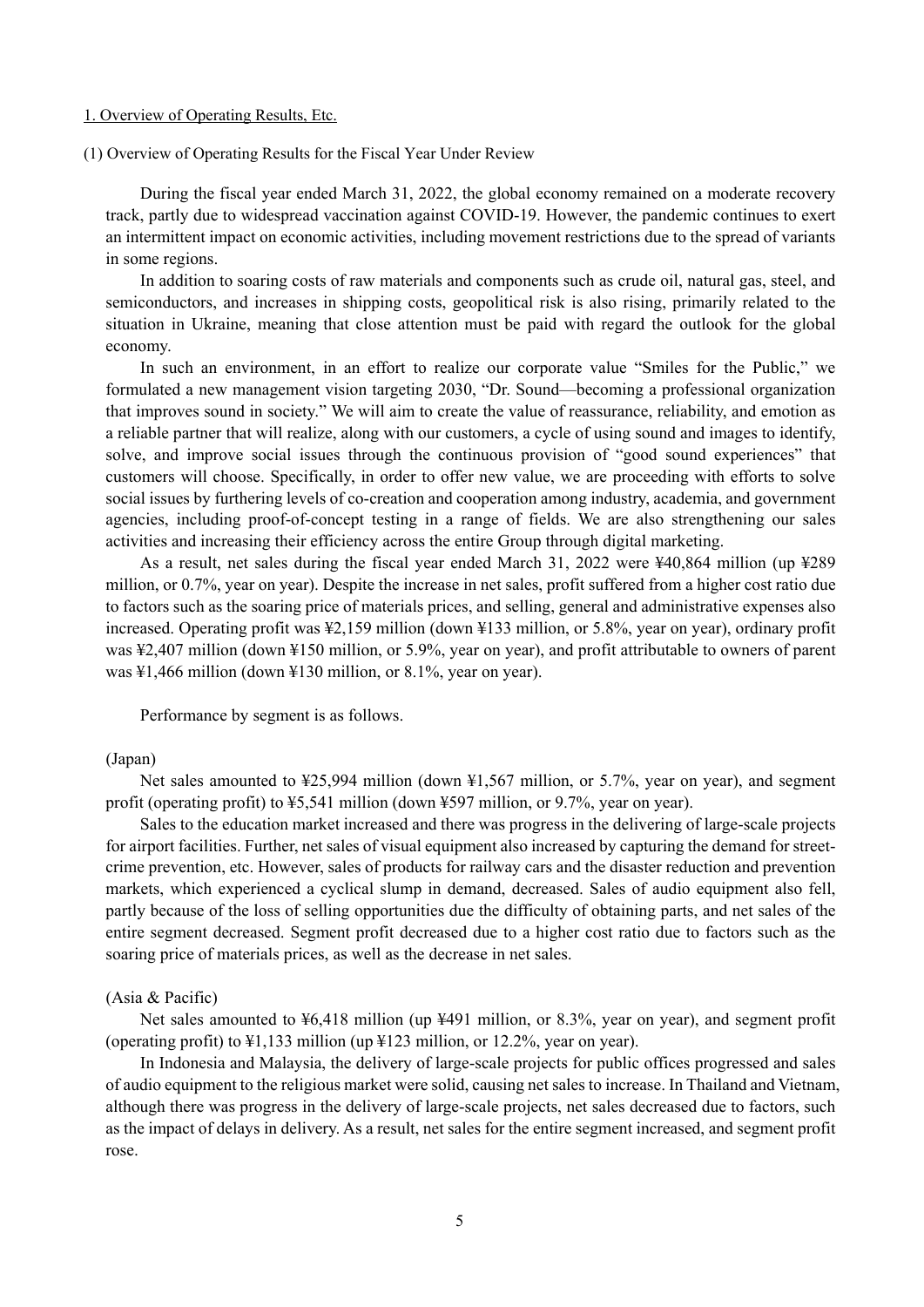#### (Europe, Middle East & Africa)

Net sales amounted to ¥4,518 million (up ¥623 million, or 16.0%, year on year), and segment profit (operating profit) to ¥580 million (up ¥267 million, or 85.4%, year on year).

Net sales increased due mainly to progress in delivering large-scale projects in the Middle East, France, United Kingdom, and South Africa, sales growth across the entire segment, and the impact of currency fluctuations, and segment profit increased.

#### (The Americas)

Net sales amounted to ¥2,081 million (up ¥441 million, or 26.9%, year on year), and segment profit (operating profit) to ¥127 million (up ¥94 million, or 277.6%, year on year).

In the United States, net sales increased as delivery of large-scale projects for commercial facilities progressed. In Canada, net sales increased as sales to the education market grew, and segment profit increased.

#### (China & East Asia)

Net sales amounted to ¥1,851 million (up ¥301 million, or 19.4%, year on year), and segment profit (operating profit) to  $\frac{1}{2}$  million (up  $\frac{1}{2}$  million, or 4.1%, year on year).

In Taiwan, net sales increase with the delivery of projects for large-scale sports facilities and plant markets progressed, while in China there was delivery of multiple large-scale projects for education and other markets. Net sales for the entire segment increased despite a decrease in net sales for Hong Kong, and segment profit increased.

#### (2) Overview of Financial Position for the Fiscal Year Under Review

Total assets at the end of the fiscal year ended March 31, 2022 increased by ¥2,115 million from the end of the previous fiscal year to ¥60,688 million. Assets increased due mainly to an increase in inventories. Liabilities and net assets increased due mainly to increases in trade payables and short-term borrowings.

(3) Overview of Cash Flows for the Fiscal Year Under Review

Cash and cash equivalents at the end of the fiscal year ended March 31, 2022 (hereinafter "cash") increased by ¥996 million from the end of the previous fiscal year to ¥17,264 million. Net cash provided by operating activities amounted to ¥1,632 million, net cash used in investing activities amounted to ¥752 million, and net cash used in financing activities amounted to ¥458 million. Cash also increased due to the effect of exchange rate change on cash and cash equivalents.

The status of cash flows and their contributing factors during the fiscal year under review are as follows.

#### (Cash flows from operating activities)

Net cash provided by operating activities amounted to ¥1,632 million. This was mainly attributable to ¥2,427 million of profit before income taxes, depreciation of ¥1,375 million, and an increase of ¥1,002 million in trade payables, despite an increase of ¥2,762 million in inventories.

#### (Cash flows from investing activities)

Net cash used in investing activities amounted to ¥752 million. This was mainly attributable to the purchase of information infrastructure that amounted to ¥528 million.

#### (Cash flows from financing activities)

Net cash used in financing activities amounted to ¥458 million. This was mainly attributable to cash dividends paid of ¥649 million and repayments of finance lease liabilities of ¥378 million, despite a ¥812 million net increase in short-term borrowings.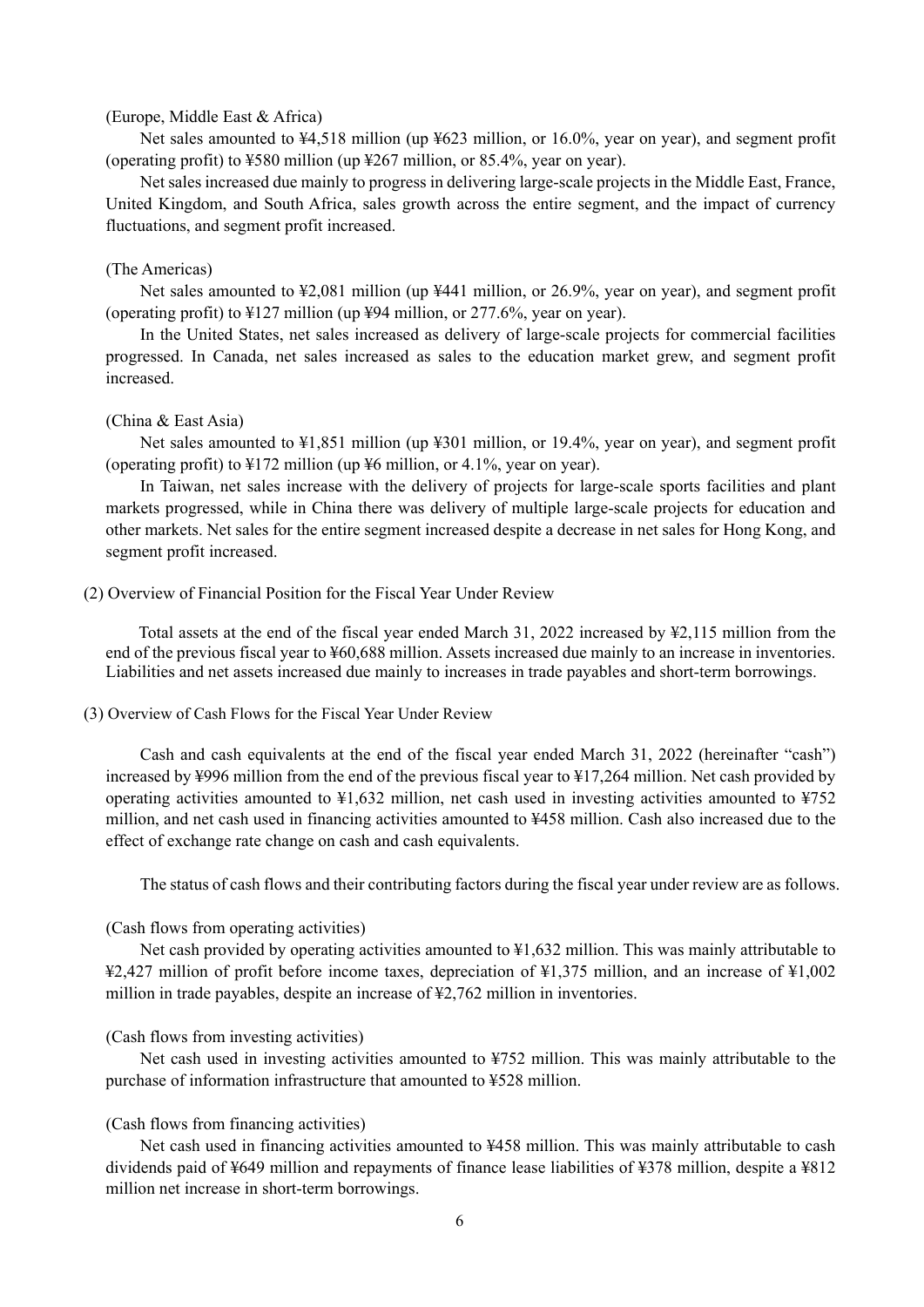#### (4) Future Outlook

From the fiscal year ending March 31, 2022, the Company started activities to realize our management vision targeting 2030 "Dr. Sound—becoming a professional organization that improves sound in society." In addition to the "Sound that can be heard, and sound that is easy to hear" according to the various indoor and outdoor environments and the diversity of people that we have provided up until this point, we worked towards realizing and providing value that can be more easily approached to the creation of the experience of reassurance, reliability, and emotion brought by the sounds of public spaces surrounding us  $( = the$ "sounds of society"). By doing so, we aim to realize along with our customers a cycle of identifying, solving, and improving social issues through the continuous provision of "good sound experiences" that customers will choose.

To achieve our vision, we will boost our profitability and competitiveness by transforming into an organization able to adapt to the speed of environmental change, accelerating through the fiscal year ended March 31, 2022 to the fiscal year ending March 31, 2023, and designate this as a phase to build a foothold on a new platform for growth. We are proceeding with the pursuit and creation of new values for sound that will become growth fields in the future.

From the fiscal year ending March 31, 2024 to the fiscal year ending March 31, 2026, we will make maximum use of the results of these initiatives to further expand added value, build a string market platform and boost profitability. We will also continue to invest in new values for sound that will serve as a growth engines through the term of the next medium-term management plan and beyond, aspiring to commence value creation in the markets we serve.

Due to the above, at present, our performance forecasts for the fiscal year ending March 31, 2023 are: Net sales of ¥44,000 million, operating profit of ¥2,900 million, ordinary profit of ¥3,000 million, and profit attributable to owners of parent of ¥2,250 million.

There are possibilities that the Company's earnings will significantly fluctuate based on how the COVID-19continues to spread or settles down going forward. If any changes that could have a material impact on the Company's earnings are observed, the Company will provide notification at that time.

#### (5) Basic Policy on Distribution of Profits and Dividends for Current and Next Fiscal Year

The Company views an increase of returns of profits to shareholders as an important managerial task.

Regarding the distribution of profits, in addition to our basic policy of providing stable dividends, we endeavor to provide returns to shareholders by taking our business performance into consideration. We also aim to maintain sufficient internal reserves, so as to secure a stable management foundation in the long term, and to raise the competitiveness of the Company through actively carrying out R&D investments. By endeavoring to strengthen our financial structure, we aim to increase our corporate value.

For the fiscal year ended March 31, 2022, the Company plans to pay an annual dividend of ¥20 per share (stable annual dividend of  $\frac{1}{20}$ ), which includes the interim dividend of  $\frac{1}{20}$  per share already paid.

For the fiscal year ending March 31, 2023, the Company plans to increase the amount of the stable annual dividend from ¥20 (Interim dividend: ¥10; Year-end dividend: ¥10) to ¥40 (Interim dividend: ¥20; Year-end dividend: ¥20) and increase the consolidated dividend payout ratio guide, based on business performance, from 35% to 45%.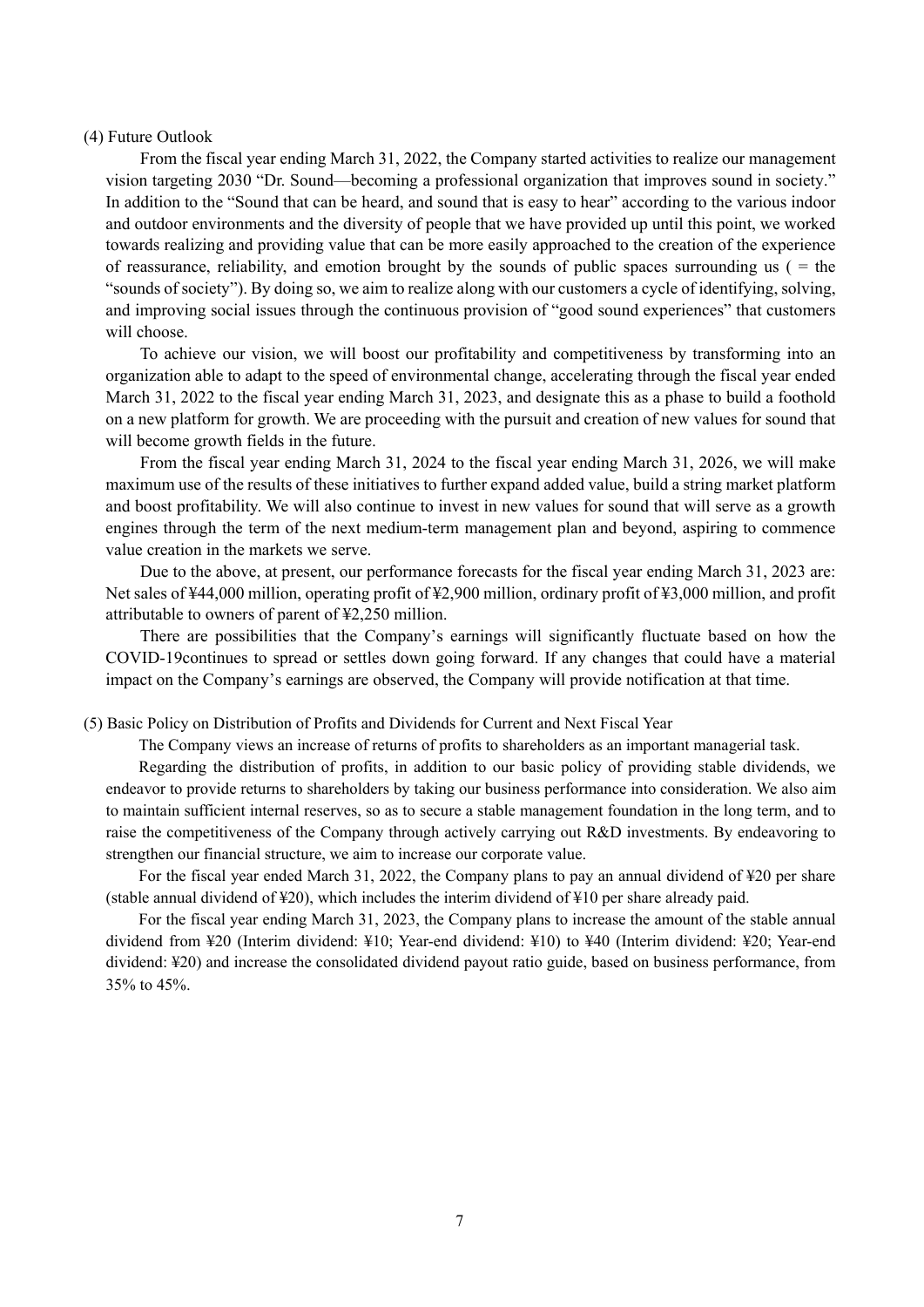## 2. Basic Views on the Selection of Accounting Standards

In consideration of the ease of comparison of the consolidated financial statements, in terms of comparison with previous years and comparison with other companies, the TOA Group plans to continue adopting Japanese GAAP in the preparation of its consolidated financial statements.

With regard to the adoption of IFRS, in view of the various circumstances within and outside of Japan, the Group will adopt the IFRS appropriately, as necessary.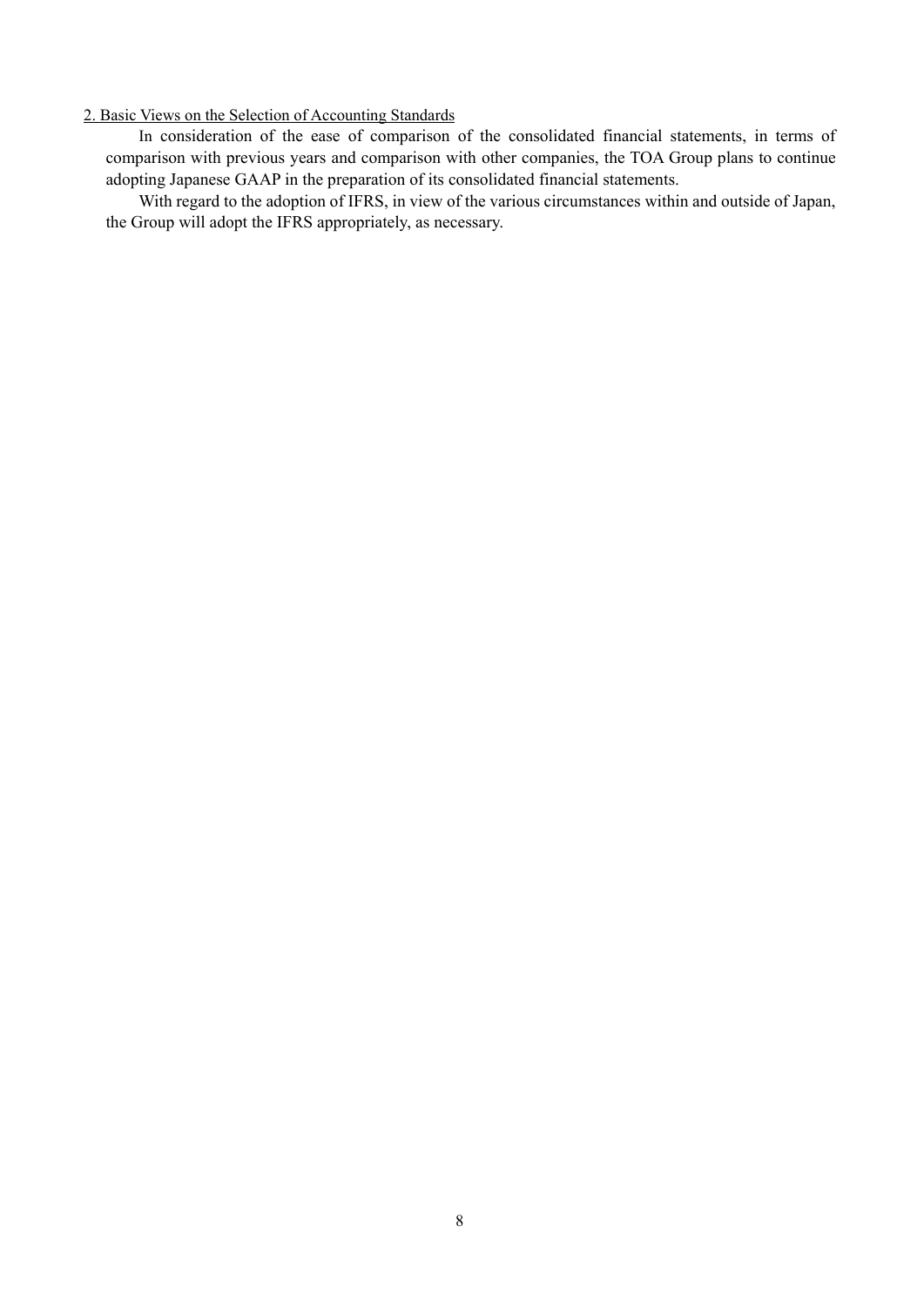### 3. Consolidated Financial Statements and Primary Notes

(1) Consolidated Balance Sheets

| Assets<br>Current assets<br>16,838<br>17,910<br>Cash and deposits<br>9,095<br>Notes and accounts receivable - trade<br>2,143<br>Notes receivable - trade<br>6,276<br>Accounts receivable - trade<br>729<br>Contract assets<br>$\overline{\phantom{a}}$<br>6,242<br>6,931<br>Merchandise and finished goods<br>554<br>973<br>Work in process<br>2,916<br>4,718<br>Raw materials and supplies<br>728<br>804<br>Other<br>(53)<br>Allowance for doubtful accounts<br>(77)<br>36,322<br>40,410<br>Total current assets<br>Non-current assets<br>Property, plant and equipment<br>10,659<br>10,775<br>Buildings and structures<br>(4,215)<br>(4, 584)<br>Accumulated depreciation<br>6,443<br>6,190<br>Buildings and structures, net<br>1,659<br>1,919<br>Machinery, equipment and vehicles<br>(1,250)<br>(1,508)<br>Accumulated depreciation<br>409<br>Machinery, equipment and vehicles, net<br>410<br>3,831<br>3,961<br>Tools, furniture and fixtures<br>Accumulated depreciation<br>(3,247)<br>(3, 478)<br>583<br>483<br>Tools, furniture and fixtures, net<br>2,453<br>2,471<br>Land<br>1,563<br>1,541<br>Leased assets<br>(723)<br>(830)<br>Accumulated depreciation<br>839<br>711<br>Leased assets, net<br>19<br>18<br>Construction in progress<br>10,749<br>10,287<br>Total property, plant and equipment<br>Intangible assets<br>444<br>450<br>Goodwill<br>628<br>577<br>Software<br>52<br>497<br>Software in progress<br>221<br>184<br>Other<br>1,347<br>1,709<br>Total intangible assets<br>Investments and other assets<br>9,073<br>7,230<br>Investment securities<br>292<br>326<br>Deferred tax assets<br>3<br>Retirement benefit asset<br>752<br>758<br>Other<br>(0)<br>Allowance for doubtful accounts<br>(0)<br>8,280<br>10,154<br>Total investments and other assets<br>22,250<br>20,277<br>Total non-current assets<br>58,572<br>60,688<br>Total assets | As of March 31, 2021 | As of March 31, 2022 |
|---------------------------------------------------------------------------------------------------------------------------------------------------------------------------------------------------------------------------------------------------------------------------------------------------------------------------------------------------------------------------------------------------------------------------------------------------------------------------------------------------------------------------------------------------------------------------------------------------------------------------------------------------------------------------------------------------------------------------------------------------------------------------------------------------------------------------------------------------------------------------------------------------------------------------------------------------------------------------------------------------------------------------------------------------------------------------------------------------------------------------------------------------------------------------------------------------------------------------------------------------------------------------------------------------------------------------------------------------------------------------------------------------------------------------------------------------------------------------------------------------------------------------------------------------------------------------------------------------------------------------------------------------------------------------------------------------------------------------------------------------------------------------------------------------------------------------------------------------------------------|----------------------|----------------------|
|                                                                                                                                                                                                                                                                                                                                                                                                                                                                                                                                                                                                                                                                                                                                                                                                                                                                                                                                                                                                                                                                                                                                                                                                                                                                                                                                                                                                                                                                                                                                                                                                                                                                                                                                                                                                                                                                     |                      |                      |
|                                                                                                                                                                                                                                                                                                                                                                                                                                                                                                                                                                                                                                                                                                                                                                                                                                                                                                                                                                                                                                                                                                                                                                                                                                                                                                                                                                                                                                                                                                                                                                                                                                                                                                                                                                                                                                                                     |                      |                      |
|                                                                                                                                                                                                                                                                                                                                                                                                                                                                                                                                                                                                                                                                                                                                                                                                                                                                                                                                                                                                                                                                                                                                                                                                                                                                                                                                                                                                                                                                                                                                                                                                                                                                                                                                                                                                                                                                     |                      |                      |
|                                                                                                                                                                                                                                                                                                                                                                                                                                                                                                                                                                                                                                                                                                                                                                                                                                                                                                                                                                                                                                                                                                                                                                                                                                                                                                                                                                                                                                                                                                                                                                                                                                                                                                                                                                                                                                                                     |                      |                      |
|                                                                                                                                                                                                                                                                                                                                                                                                                                                                                                                                                                                                                                                                                                                                                                                                                                                                                                                                                                                                                                                                                                                                                                                                                                                                                                                                                                                                                                                                                                                                                                                                                                                                                                                                                                                                                                                                     |                      |                      |
|                                                                                                                                                                                                                                                                                                                                                                                                                                                                                                                                                                                                                                                                                                                                                                                                                                                                                                                                                                                                                                                                                                                                                                                                                                                                                                                                                                                                                                                                                                                                                                                                                                                                                                                                                                                                                                                                     |                      |                      |
|                                                                                                                                                                                                                                                                                                                                                                                                                                                                                                                                                                                                                                                                                                                                                                                                                                                                                                                                                                                                                                                                                                                                                                                                                                                                                                                                                                                                                                                                                                                                                                                                                                                                                                                                                                                                                                                                     |                      |                      |
|                                                                                                                                                                                                                                                                                                                                                                                                                                                                                                                                                                                                                                                                                                                                                                                                                                                                                                                                                                                                                                                                                                                                                                                                                                                                                                                                                                                                                                                                                                                                                                                                                                                                                                                                                                                                                                                                     |                      |                      |
|                                                                                                                                                                                                                                                                                                                                                                                                                                                                                                                                                                                                                                                                                                                                                                                                                                                                                                                                                                                                                                                                                                                                                                                                                                                                                                                                                                                                                                                                                                                                                                                                                                                                                                                                                                                                                                                                     |                      |                      |
|                                                                                                                                                                                                                                                                                                                                                                                                                                                                                                                                                                                                                                                                                                                                                                                                                                                                                                                                                                                                                                                                                                                                                                                                                                                                                                                                                                                                                                                                                                                                                                                                                                                                                                                                                                                                                                                                     |                      |                      |
|                                                                                                                                                                                                                                                                                                                                                                                                                                                                                                                                                                                                                                                                                                                                                                                                                                                                                                                                                                                                                                                                                                                                                                                                                                                                                                                                                                                                                                                                                                                                                                                                                                                                                                                                                                                                                                                                     |                      |                      |
|                                                                                                                                                                                                                                                                                                                                                                                                                                                                                                                                                                                                                                                                                                                                                                                                                                                                                                                                                                                                                                                                                                                                                                                                                                                                                                                                                                                                                                                                                                                                                                                                                                                                                                                                                                                                                                                                     |                      |                      |
|                                                                                                                                                                                                                                                                                                                                                                                                                                                                                                                                                                                                                                                                                                                                                                                                                                                                                                                                                                                                                                                                                                                                                                                                                                                                                                                                                                                                                                                                                                                                                                                                                                                                                                                                                                                                                                                                     |                      |                      |
|                                                                                                                                                                                                                                                                                                                                                                                                                                                                                                                                                                                                                                                                                                                                                                                                                                                                                                                                                                                                                                                                                                                                                                                                                                                                                                                                                                                                                                                                                                                                                                                                                                                                                                                                                                                                                                                                     |                      |                      |
|                                                                                                                                                                                                                                                                                                                                                                                                                                                                                                                                                                                                                                                                                                                                                                                                                                                                                                                                                                                                                                                                                                                                                                                                                                                                                                                                                                                                                                                                                                                                                                                                                                                                                                                                                                                                                                                                     |                      |                      |
|                                                                                                                                                                                                                                                                                                                                                                                                                                                                                                                                                                                                                                                                                                                                                                                                                                                                                                                                                                                                                                                                                                                                                                                                                                                                                                                                                                                                                                                                                                                                                                                                                                                                                                                                                                                                                                                                     |                      |                      |
|                                                                                                                                                                                                                                                                                                                                                                                                                                                                                                                                                                                                                                                                                                                                                                                                                                                                                                                                                                                                                                                                                                                                                                                                                                                                                                                                                                                                                                                                                                                                                                                                                                                                                                                                                                                                                                                                     |                      |                      |
|                                                                                                                                                                                                                                                                                                                                                                                                                                                                                                                                                                                                                                                                                                                                                                                                                                                                                                                                                                                                                                                                                                                                                                                                                                                                                                                                                                                                                                                                                                                                                                                                                                                                                                                                                                                                                                                                     |                      |                      |
|                                                                                                                                                                                                                                                                                                                                                                                                                                                                                                                                                                                                                                                                                                                                                                                                                                                                                                                                                                                                                                                                                                                                                                                                                                                                                                                                                                                                                                                                                                                                                                                                                                                                                                                                                                                                                                                                     |                      |                      |
|                                                                                                                                                                                                                                                                                                                                                                                                                                                                                                                                                                                                                                                                                                                                                                                                                                                                                                                                                                                                                                                                                                                                                                                                                                                                                                                                                                                                                                                                                                                                                                                                                                                                                                                                                                                                                                                                     |                      |                      |
|                                                                                                                                                                                                                                                                                                                                                                                                                                                                                                                                                                                                                                                                                                                                                                                                                                                                                                                                                                                                                                                                                                                                                                                                                                                                                                                                                                                                                                                                                                                                                                                                                                                                                                                                                                                                                                                                     |                      |                      |
|                                                                                                                                                                                                                                                                                                                                                                                                                                                                                                                                                                                                                                                                                                                                                                                                                                                                                                                                                                                                                                                                                                                                                                                                                                                                                                                                                                                                                                                                                                                                                                                                                                                                                                                                                                                                                                                                     |                      |                      |
|                                                                                                                                                                                                                                                                                                                                                                                                                                                                                                                                                                                                                                                                                                                                                                                                                                                                                                                                                                                                                                                                                                                                                                                                                                                                                                                                                                                                                                                                                                                                                                                                                                                                                                                                                                                                                                                                     |                      |                      |
|                                                                                                                                                                                                                                                                                                                                                                                                                                                                                                                                                                                                                                                                                                                                                                                                                                                                                                                                                                                                                                                                                                                                                                                                                                                                                                                                                                                                                                                                                                                                                                                                                                                                                                                                                                                                                                                                     |                      |                      |
|                                                                                                                                                                                                                                                                                                                                                                                                                                                                                                                                                                                                                                                                                                                                                                                                                                                                                                                                                                                                                                                                                                                                                                                                                                                                                                                                                                                                                                                                                                                                                                                                                                                                                                                                                                                                                                                                     |                      |                      |
|                                                                                                                                                                                                                                                                                                                                                                                                                                                                                                                                                                                                                                                                                                                                                                                                                                                                                                                                                                                                                                                                                                                                                                                                                                                                                                                                                                                                                                                                                                                                                                                                                                                                                                                                                                                                                                                                     |                      |                      |
|                                                                                                                                                                                                                                                                                                                                                                                                                                                                                                                                                                                                                                                                                                                                                                                                                                                                                                                                                                                                                                                                                                                                                                                                                                                                                                                                                                                                                                                                                                                                                                                                                                                                                                                                                                                                                                                                     |                      |                      |
|                                                                                                                                                                                                                                                                                                                                                                                                                                                                                                                                                                                                                                                                                                                                                                                                                                                                                                                                                                                                                                                                                                                                                                                                                                                                                                                                                                                                                                                                                                                                                                                                                                                                                                                                                                                                                                                                     |                      |                      |
|                                                                                                                                                                                                                                                                                                                                                                                                                                                                                                                                                                                                                                                                                                                                                                                                                                                                                                                                                                                                                                                                                                                                                                                                                                                                                                                                                                                                                                                                                                                                                                                                                                                                                                                                                                                                                                                                     |                      |                      |
|                                                                                                                                                                                                                                                                                                                                                                                                                                                                                                                                                                                                                                                                                                                                                                                                                                                                                                                                                                                                                                                                                                                                                                                                                                                                                                                                                                                                                                                                                                                                                                                                                                                                                                                                                                                                                                                                     |                      |                      |
|                                                                                                                                                                                                                                                                                                                                                                                                                                                                                                                                                                                                                                                                                                                                                                                                                                                                                                                                                                                                                                                                                                                                                                                                                                                                                                                                                                                                                                                                                                                                                                                                                                                                                                                                                                                                                                                                     |                      |                      |
|                                                                                                                                                                                                                                                                                                                                                                                                                                                                                                                                                                                                                                                                                                                                                                                                                                                                                                                                                                                                                                                                                                                                                                                                                                                                                                                                                                                                                                                                                                                                                                                                                                                                                                                                                                                                                                                                     |                      |                      |
|                                                                                                                                                                                                                                                                                                                                                                                                                                                                                                                                                                                                                                                                                                                                                                                                                                                                                                                                                                                                                                                                                                                                                                                                                                                                                                                                                                                                                                                                                                                                                                                                                                                                                                                                                                                                                                                                     |                      |                      |
|                                                                                                                                                                                                                                                                                                                                                                                                                                                                                                                                                                                                                                                                                                                                                                                                                                                                                                                                                                                                                                                                                                                                                                                                                                                                                                                                                                                                                                                                                                                                                                                                                                                                                                                                                                                                                                                                     |                      |                      |
|                                                                                                                                                                                                                                                                                                                                                                                                                                                                                                                                                                                                                                                                                                                                                                                                                                                                                                                                                                                                                                                                                                                                                                                                                                                                                                                                                                                                                                                                                                                                                                                                                                                                                                                                                                                                                                                                     |                      |                      |
|                                                                                                                                                                                                                                                                                                                                                                                                                                                                                                                                                                                                                                                                                                                                                                                                                                                                                                                                                                                                                                                                                                                                                                                                                                                                                                                                                                                                                                                                                                                                                                                                                                                                                                                                                                                                                                                                     |                      |                      |
|                                                                                                                                                                                                                                                                                                                                                                                                                                                                                                                                                                                                                                                                                                                                                                                                                                                                                                                                                                                                                                                                                                                                                                                                                                                                                                                                                                                                                                                                                                                                                                                                                                                                                                                                                                                                                                                                     |                      |                      |
|                                                                                                                                                                                                                                                                                                                                                                                                                                                                                                                                                                                                                                                                                                                                                                                                                                                                                                                                                                                                                                                                                                                                                                                                                                                                                                                                                                                                                                                                                                                                                                                                                                                                                                                                                                                                                                                                     |                      |                      |
|                                                                                                                                                                                                                                                                                                                                                                                                                                                                                                                                                                                                                                                                                                                                                                                                                                                                                                                                                                                                                                                                                                                                                                                                                                                                                                                                                                                                                                                                                                                                                                                                                                                                                                                                                                                                                                                                     |                      |                      |
|                                                                                                                                                                                                                                                                                                                                                                                                                                                                                                                                                                                                                                                                                                                                                                                                                                                                                                                                                                                                                                                                                                                                                                                                                                                                                                                                                                                                                                                                                                                                                                                                                                                                                                                                                                                                                                                                     |                      |                      |
|                                                                                                                                                                                                                                                                                                                                                                                                                                                                                                                                                                                                                                                                                                                                                                                                                                                                                                                                                                                                                                                                                                                                                                                                                                                                                                                                                                                                                                                                                                                                                                                                                                                                                                                                                                                                                                                                     |                      |                      |
|                                                                                                                                                                                                                                                                                                                                                                                                                                                                                                                                                                                                                                                                                                                                                                                                                                                                                                                                                                                                                                                                                                                                                                                                                                                                                                                                                                                                                                                                                                                                                                                                                                                                                                                                                                                                                                                                     |                      |                      |
|                                                                                                                                                                                                                                                                                                                                                                                                                                                                                                                                                                                                                                                                                                                                                                                                                                                                                                                                                                                                                                                                                                                                                                                                                                                                                                                                                                                                                                                                                                                                                                                                                                                                                                                                                                                                                                                                     |                      |                      |
|                                                                                                                                                                                                                                                                                                                                                                                                                                                                                                                                                                                                                                                                                                                                                                                                                                                                                                                                                                                                                                                                                                                                                                                                                                                                                                                                                                                                                                                                                                                                                                                                                                                                                                                                                                                                                                                                     |                      |                      |
|                                                                                                                                                                                                                                                                                                                                                                                                                                                                                                                                                                                                                                                                                                                                                                                                                                                                                                                                                                                                                                                                                                                                                                                                                                                                                                                                                                                                                                                                                                                                                                                                                                                                                                                                                                                                                                                                     |                      |                      |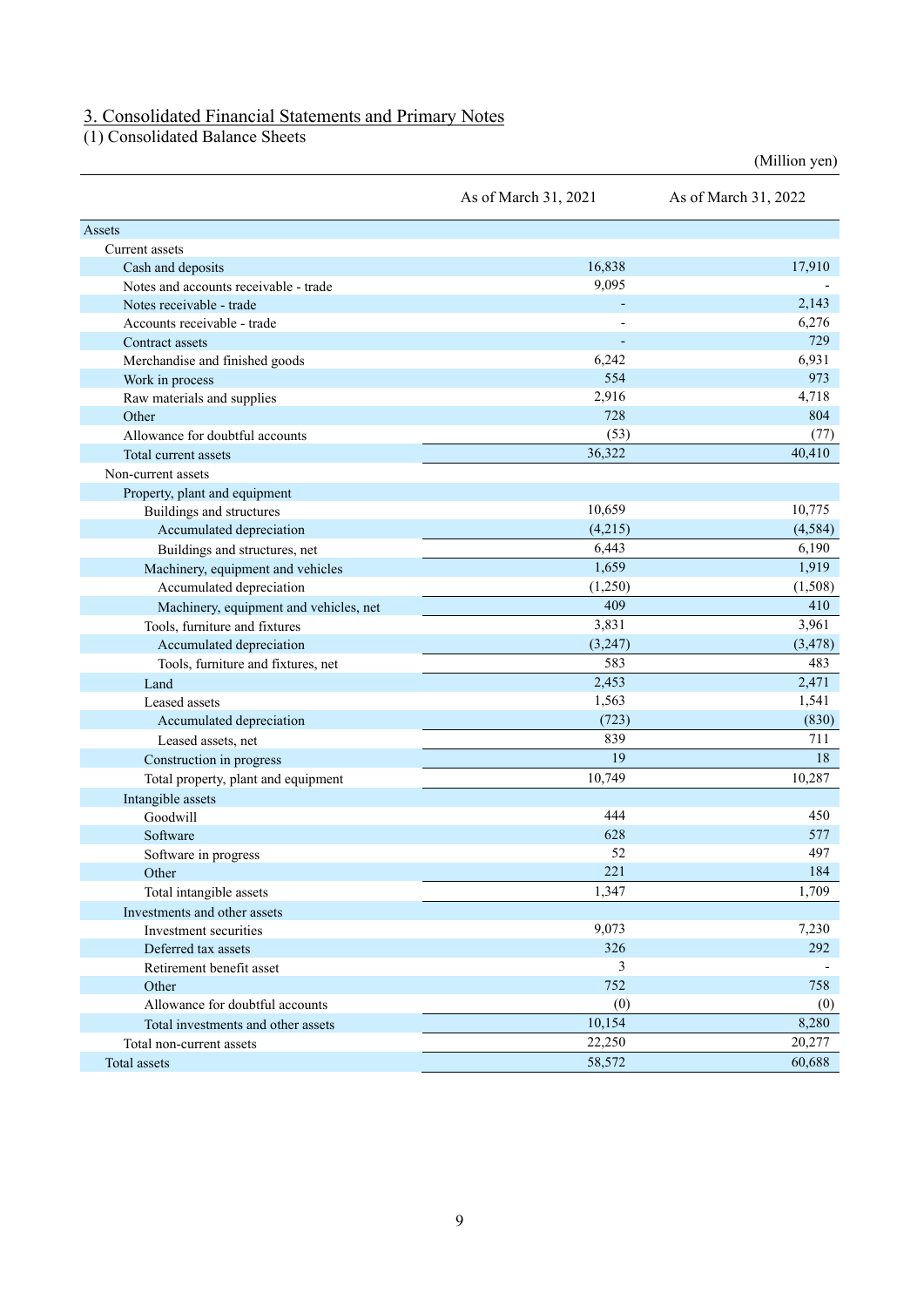|                                                       | As of March 31, 2021 | As of March 31, 2022 |
|-------------------------------------------------------|----------------------|----------------------|
| Liabilities                                           |                      |                      |
| Current liabilities                                   |                      |                      |
| Notes and accounts payable - trade                    | 2,704                | 3,827                |
| Short-term borrowings                                 | 1,271                | 2,161                |
| Lease liabilities                                     | 273                  | 316                  |
| Income taxes payable                                  | 261                  | 384                  |
| Provision for bonuses                                 | 150                  | 94                   |
| Provision for product warranties                      | 36                   | 93                   |
| Other                                                 | 2,062                | 2,187                |
| Total current liabilities                             | 6,759                | 9.065                |
| Non-current liabilities                               |                      |                      |
| Lease liabilities                                     | 638                  | 436                  |
| Deferred tax liabilities                              | 1,560                | 975                  |
| Retirement benefit liability                          | 2,504                | 2,558                |
| Other                                                 | 743                  | 712                  |
| Total non-current liabilities                         | 5,447                | 4,683                |
| <b>Total liabilities</b>                              | 12,207               | 13,749               |
| Net assets                                            |                      |                      |
| Shareholders' equity                                  |                      |                      |
| Share capital                                         | 5,279                | 5,279                |
| Capital surplus                                       | 5,061                | 5,065                |
| Retained earnings                                     | 30,819               | 31,618               |
| Treasury shares                                       | (1,370)              | (1,352)              |
| Total shareholders' equity                            | 39,790               | 40,611               |
| Accumulated other comprehensive income                |                      |                      |
| Valuation difference on available-for-sale securities | 5,708                | 4,426                |
| Foreign currency translation adjustment               | (1,168)              | (306)                |
| Remeasurements of defined benefit plans               | 72                   | (12)                 |
| Total accumulated other comprehensive income          | 4,611                | 4,108                |
| Non-controlling interests                             | 1,962                | 2,219                |
| Total net assets                                      | 46,365               | 46,939               |
| Total liabilities and net assets                      | 58,572               | 60,688               |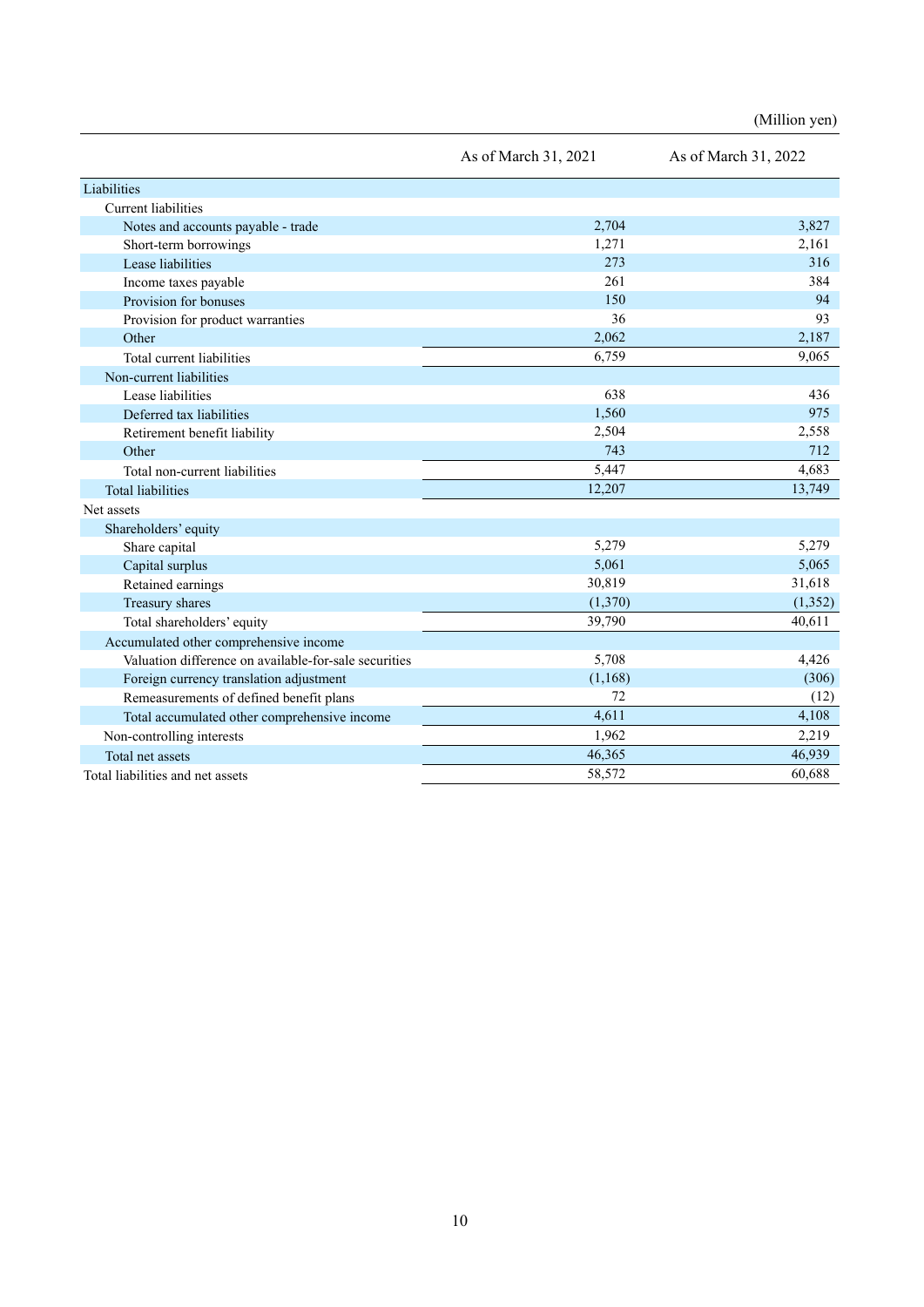# (2) Consolidated Statements of Income and Comprehensive Income

Consolidated Statements of Income

|                                                                |                                             | (Million yen)                               |
|----------------------------------------------------------------|---------------------------------------------|---------------------------------------------|
|                                                                | For the fiscal year ended<br>March 31, 2021 | For the fiscal year ended<br>March 31, 2022 |
| Net sales                                                      | 40,575                                      | 40,864                                      |
| Cost of sales                                                  | 23,266                                      | 23,485                                      |
| Gross profit                                                   | 17,308                                      | 17,378                                      |
| Selling, general and administrative expenses                   | 15,014                                      | 15,218                                      |
| Operating profit                                               | 2,293                                       | 2,159                                       |
| Non-operating income                                           |                                             |                                             |
| Interest income                                                | 28                                          | 30                                          |
| Dividend income                                                | 99                                          | 103                                         |
| Foreign exchange gains                                         |                                             | 65                                          |
| Insurance claim and dividend income                            | 44                                          | 26                                          |
| Subsidy income                                                 | 130                                         |                                             |
| Other                                                          | 94                                          | 78                                          |
| Total non-operating income                                     | 398                                         | 305                                         |
| Non-operating expenses                                         |                                             |                                             |
| Interest expenses                                              | 65                                          | 40                                          |
| Foreign exchange losses                                        | 43                                          |                                             |
| Share of loss of entities accounted for using equity<br>method | $\overline{4}$                              | 1                                           |
| Other                                                          | 20                                          | 15                                          |
| Total non-operating expenses                                   | 133                                         | 57                                          |
| Ordinary profit                                                | 2,558                                       | 2,407                                       |
| Extraordinary income                                           |                                             |                                             |
| Gain on reversal of foreign currency translation<br>adjustment |                                             | 19                                          |
| Total extraordinary income                                     | $\overline{\phantom{a}}$                    | 19                                          |
| <b>Extraordinary</b> losses                                    |                                             |                                             |
| Dismantlement expenses                                         | 11                                          |                                             |
| Total extraordinary losses                                     | 11                                          |                                             |
| Profit before income taxes                                     | 2,547                                       | 2,427                                       |
| Income taxes - current                                         | 658                                         | 647                                         |
| Income taxes - deferred                                        | 134                                         | 119                                         |
| Total income taxes                                             | 793                                         | 766                                         |
| Profit                                                         | 1,754                                       | 1,660                                       |
| Profit attributable to non-controlling interests               | 157                                         | 193                                         |
| Profit attributable to owners of parent                        | 1.596                                       | 1.466                                       |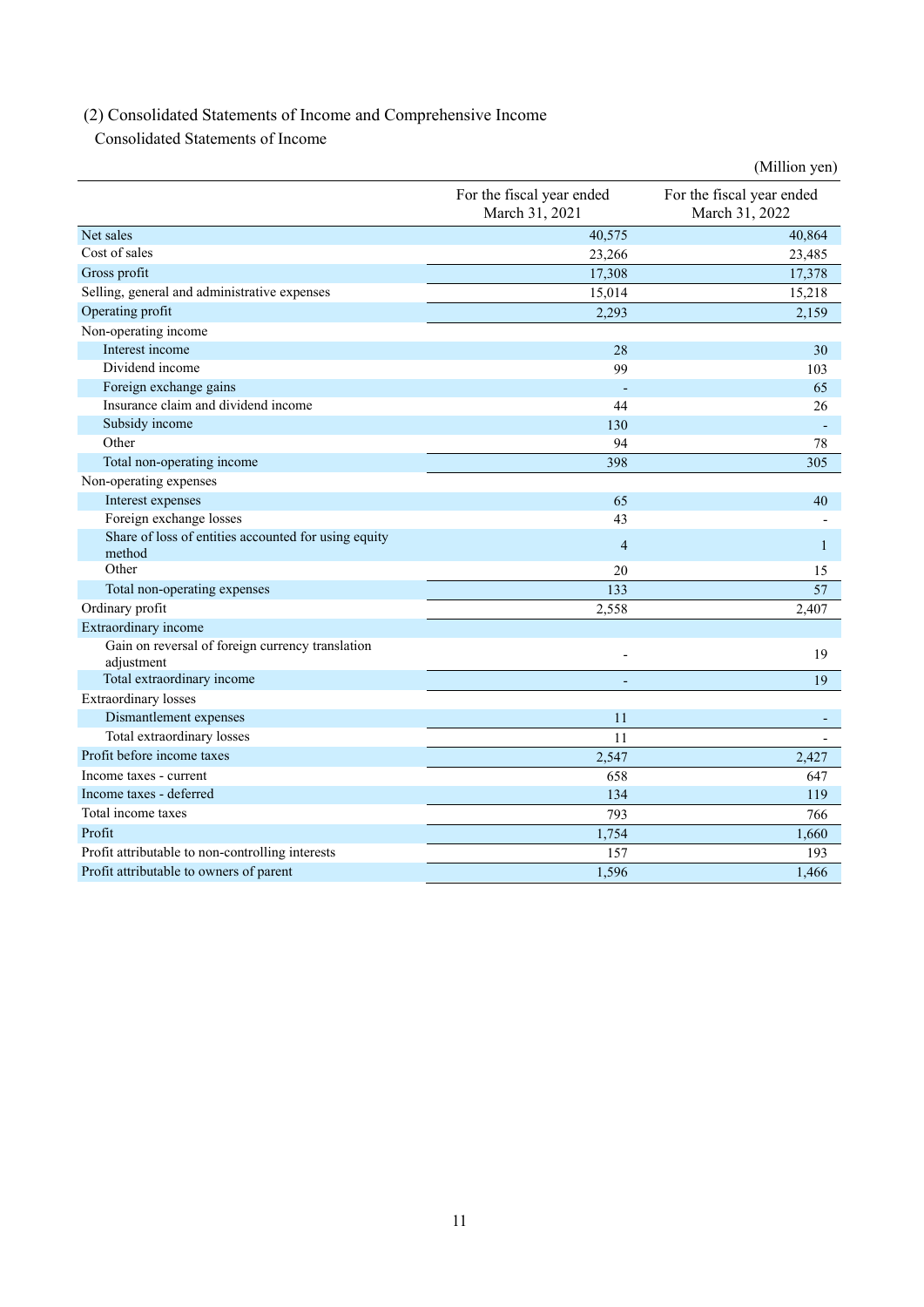Consolidated Statements of Comprehensive Income

|                                                                                      |                                             | (Million yen)                               |
|--------------------------------------------------------------------------------------|---------------------------------------------|---------------------------------------------|
|                                                                                      | For the fiscal year ended<br>March 31, 2021 | For the fiscal year ended<br>March 31, 2022 |
| Profit                                                                               | 1,754                                       | 1,660                                       |
| Other comprehensive income                                                           |                                             |                                             |
| Valuation difference on available-for-sale securities                                | 2,026                                       | (1,281)                                     |
| Foreign currency translation adjustment                                              | (248)                                       | 1,176                                       |
| Share of other comprehensive income of entities<br>accounted for using equity method | (0)                                         | (0)                                         |
| Remeasurements of defined benefit plans, net of tax                                  | 175                                         | (98)                                        |
| Total other comprehensive income                                                     | 1,953                                       | (203)                                       |
| Comprehensive income                                                                 | 3,707                                       | 1,457                                       |
| Comprehensive income attributable to                                                 |                                             |                                             |
| Comprehensive income attributable to owners of parent                                | 3,641                                       | 963                                         |
| Comprehensive income attributable to non-controlling<br>interests                    | 66                                          | 494                                         |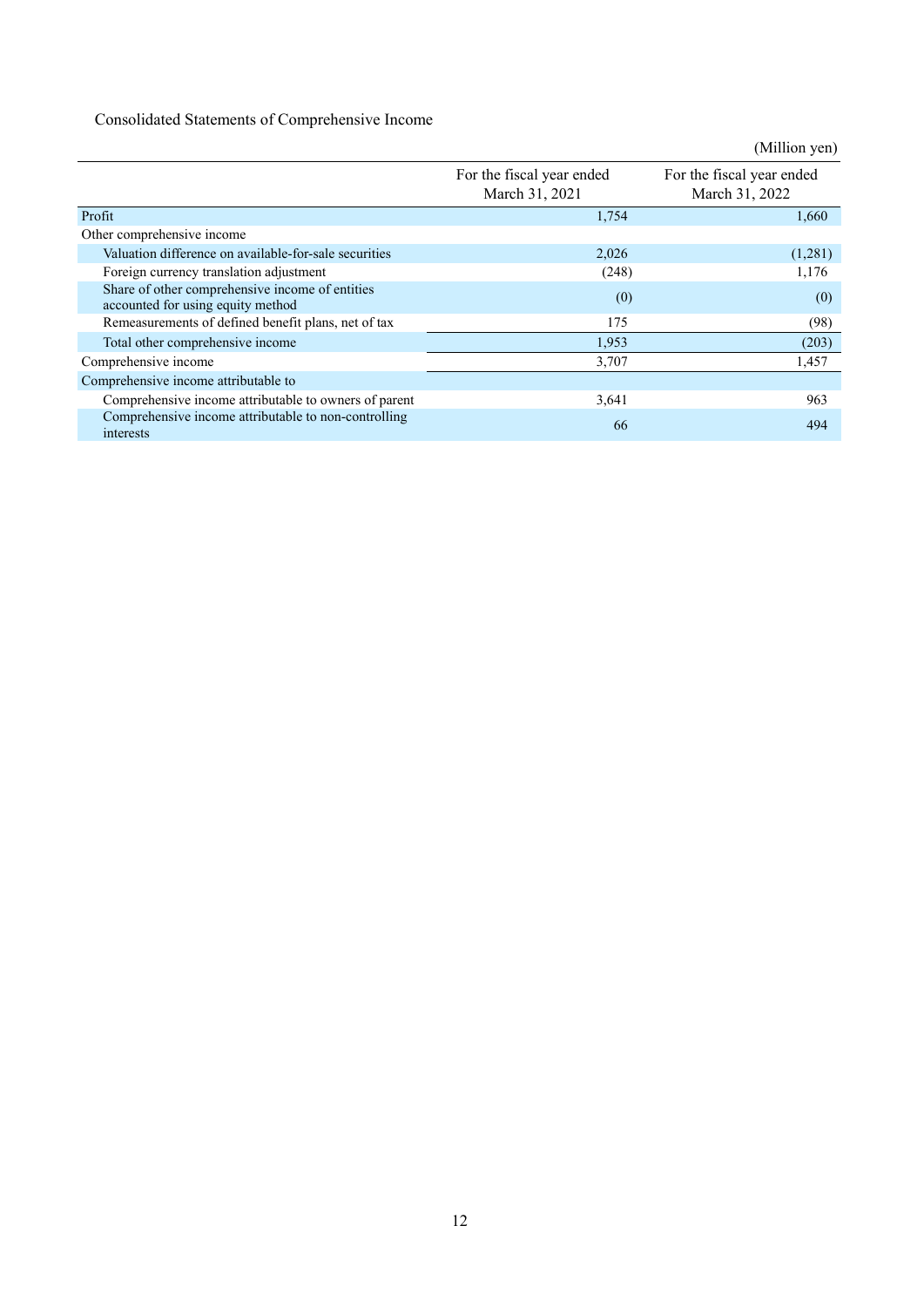(3) Consolidated Statements of Changes in Net Assets

Fiscal Year Ended March 31, 2021 (April 1, 2020 to March 31, 2021)

|                                                         | Shareholders' equity |                    |                      |                    |                                  |  |
|---------------------------------------------------------|----------------------|--------------------|----------------------|--------------------|----------------------------------|--|
|                                                         | Share capital        | Capital<br>surplus | Retained<br>earnings | Treasury<br>shares | Total<br>shareholders'<br>equity |  |
| Balance at beginning of period                          | 5,279                | 5,058              | 30,236               | (385)              | 40,189                           |  |
| Cumulative effects of changes in<br>accounting policies |                      |                    |                      |                    |                                  |  |
| <b>Restated balance</b>                                 | 5,279                | 5,058              | 30,236               | (385)              | 40,189                           |  |
| Changes during period                                   |                      |                    |                      |                    |                                  |  |
| Dividends of surplus                                    |                      |                    | (1,013)              |                    | (1,013)                          |  |
| Profit attributable to owners of parent                 |                      |                    | 1,596                |                    | 1,596                            |  |
| Purchase of treasury shares                             |                      |                    |                      | (1,005)            | (1,005)                          |  |
| Disposal of treasury shares                             |                      | $\mathfrak{D}$     |                      | 20                 | 22                               |  |
| Net changes in items other than<br>shareholders' equity |                      |                    |                      |                    |                                  |  |
| Total changes during period                             |                      | $\overline{2}$     | 583                  | (984)              | (398)                            |  |
| Balance at end of period                                | 5,279                | 5,061              | 30,819               | (1,370)            | 39,790                           |  |

|                                                            |                                                                | Accumulated other comprehensive income        |                                                    |                                                          |                              |                  |
|------------------------------------------------------------|----------------------------------------------------------------|-----------------------------------------------|----------------------------------------------------|----------------------------------------------------------|------------------------------|------------------|
|                                                            | Valuation<br>difference on<br>available-for-sale<br>securities | Foreign currency<br>translation<br>adjustment | Remea-<br>surements of<br>defined benefit<br>plans | Total<br>accumulated<br>other<br>comprehensive<br>income | Non-controlling<br>interests | Total net assets |
| Balance at beginning of<br>period                          | 3,682                                                          | (1,009)                                       | (104)                                              | 2,567                                                    | 2,024                        | 44,780           |
| Cumulative effects of<br>changes in accounting<br>policies |                                                                |                                               |                                                    |                                                          |                              |                  |
| <b>Restated balance</b>                                    | 3,682                                                          | (1,009)                                       | (104)                                              | 2,567                                                    | 2,024                        | 44,780           |
| Changes during period                                      |                                                                |                                               |                                                    |                                                          |                              |                  |
| Dividends of surplus                                       |                                                                |                                               |                                                    |                                                          |                              | (1,013)          |
| Profit attributable to<br>owners of parent                 |                                                                |                                               |                                                    |                                                          |                              | 1,596            |
| Purchase of treasury<br>shares                             |                                                                |                                               |                                                    |                                                          |                              | (1,005)          |
| Disposal of treasury<br>shares                             |                                                                |                                               |                                                    |                                                          |                              | 22               |
| Net changes in items<br>other than shareholders'<br>equity | 2,026                                                          | (159)                                         | 176                                                | 2,044                                                    | (61)                         | 1,983            |
| Total changes during<br>period                             | 2,026                                                          | (159)                                         | 176                                                | 2,044                                                    | (61)                         | 1,584            |
| Balance at end of period                                   | 5,708                                                          | (1, 168)                                      | 72                                                 | 4,611                                                    | 1,962                        | 46,365           |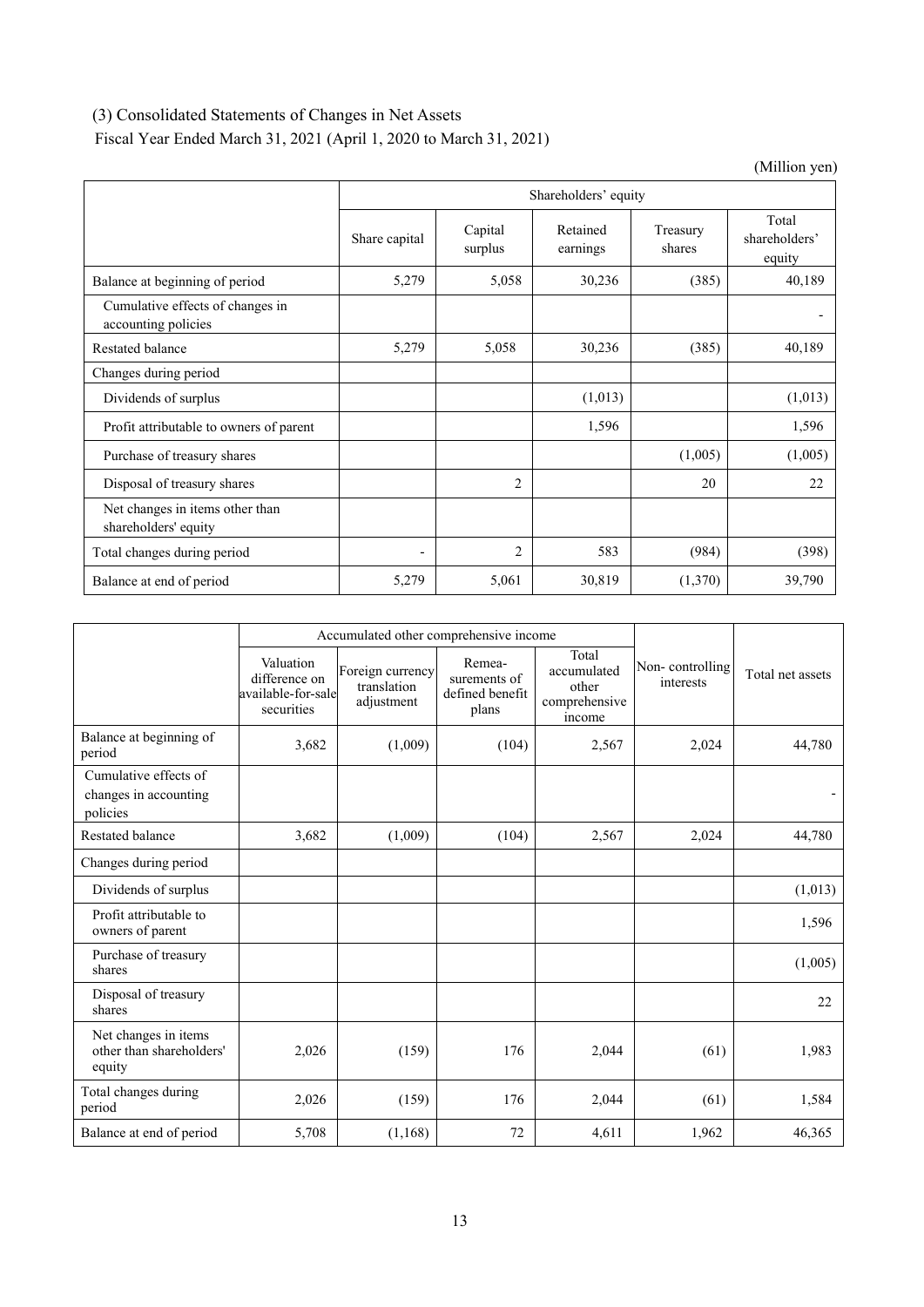## Fiscal Year Ended March 31, 2022 (April 1, 2021 to March 31, 2022)

|                                                         | Shareholders' equity |                    |                      |                    |                                  |  |
|---------------------------------------------------------|----------------------|--------------------|----------------------|--------------------|----------------------------------|--|
|                                                         | Share capital        | Capital<br>surplus | Retained<br>earnings | Treasury<br>shares | Total<br>shareholders'<br>equity |  |
| Balance at beginning of period                          | 5,279                | 5,061              | 30,819               | (1,370)            | 39,790                           |  |
| Cumulative effects of changes in<br>accounting policies |                      |                    | (17)                 |                    | (17)                             |  |
| <b>Restated balance</b>                                 | 5,279                | 5,061              | 30,802               | (1,370)            | 39,772                           |  |
| Changes during period                                   |                      |                    |                      |                    |                                  |  |
| Dividends of surplus                                    |                      |                    | (650)                |                    | (650)                            |  |
| Profit attributable to owners of parent                 |                      |                    | 1,466                |                    | 1,466                            |  |
| Purchase of treasury shares                             |                      |                    |                      | (0)                | (0)                              |  |
| Disposal of treasury shares                             |                      | 4                  |                      | 17                 | 22                               |  |
| Net changes in items other than<br>shareholders' equity |                      |                    |                      |                    |                                  |  |
| Total changes during period                             | ۰                    | 4                  | 816                  | 17                 | 838                              |  |
| Balance at end of period                                | 5,279                | 5,065              | 31,618               | (1,352)            | 40,611                           |  |

|                                                            | Accumulated other comprehensive income                         |                                               |                                                    |                                                          |                              |                  |
|------------------------------------------------------------|----------------------------------------------------------------|-----------------------------------------------|----------------------------------------------------|----------------------------------------------------------|------------------------------|------------------|
|                                                            | Valuation<br>difference on<br>available-for-sale<br>securities | Foreign currency<br>translation<br>adjustment | Remea-<br>surements of<br>defined benefit<br>plans | Total<br>accumulated<br>other<br>comprehensive<br>income | Non-controlling<br>interests | Total net assets |
| Balance at beginning of<br>period                          | 5,708                                                          | (1,168)                                       | 72                                                 | 4,611                                                    | 1,962                        | 46,365           |
| Cumulative effects of<br>changes in accounting<br>policies |                                                                |                                               |                                                    |                                                          |                              | (17)             |
| Restated balance                                           | 5,708                                                          | (1,168)                                       | 72                                                 | 4,611                                                    | 1,962                        | 46,347           |
| Changes during period                                      |                                                                |                                               |                                                    |                                                          |                              |                  |
| Dividends of surplus                                       |                                                                |                                               |                                                    |                                                          |                              | (650)            |
| Profit attributable to<br>owners of parent                 |                                                                |                                               |                                                    |                                                          |                              | 1,466            |
| Purchase of treasury<br>shares                             |                                                                |                                               |                                                    |                                                          |                              | (0)              |
| Disposal of treasury<br>shares                             |                                                                |                                               |                                                    |                                                          |                              | 22               |
| Net changes in items<br>other than shareholders'<br>equity | (1,281)                                                        | 862                                           | (84)                                               | (503)                                                    | 256                          | (247)            |
| Total changes during<br>period                             | (1,281)                                                        | 862                                           | (84)                                               | (503)                                                    | 256                          | 591              |
| Balance at end of period                                   | 4,426                                                          | (306)                                         | (12)                                               | 4,108                                                    | 2,219                        | 46,939           |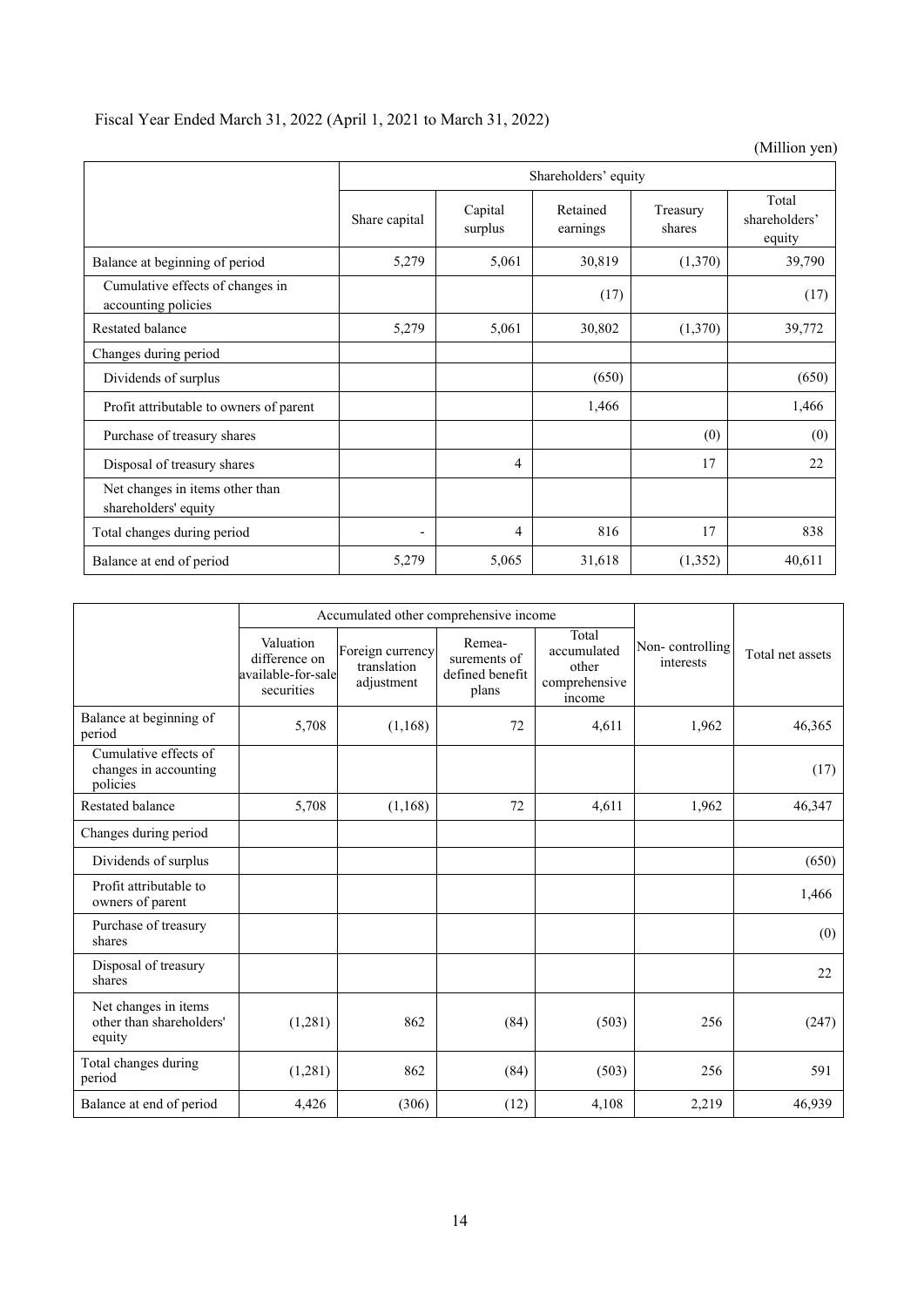## (4) Consolidated Statements of Cash Flows

| For the fiscal year ended<br>For the fiscal year ended<br>March 31, 2021<br>March 31, 2022<br>Cash flows from operating activities<br>Profit before income taxes<br>2,547<br>2,427<br>Depreciation<br>1,445<br>1,375<br>Increase (decrease) in retirement benefit liability<br>(66)<br>(122)<br>Interest and dividend income<br>(128)<br>(134)<br>Foreign exchange losses (gains)<br>81<br>9<br>Share of loss (profit) of entities accounted for using<br>$\overline{4}$<br>$\overline{1}$<br>equity method<br>65<br>Interest expenses<br>40<br>Subsidy income<br>(130)<br>Gain on reversal of foreign currency translation<br>(19)<br>adjustment<br>Decrease (increase) in trade receivables<br>1,149<br>636<br>Decrease (increase) in inventories<br>1,056<br>(2,762)<br>1,002<br>Increase (decrease) in trade payables<br>(652)<br>Increase (decrease) in accounts payable - other<br>85<br>(366)<br>Other, net<br>345<br>(65)<br>2,093<br>Subtotal<br>5,731<br>Interest and dividends received<br>137<br>134<br>Interest paid<br>(62)<br>(39)<br>Subsidies received<br>130<br>Income taxes refund (paid)<br>(645)<br>(556)<br>Net cash provided by (used in) operating activities<br>5,290<br>1,632<br>Cash flows from investing activities<br>Payments into time deposits<br>(696)<br>(1,295)<br>810<br>Proceeds from withdrawal of time deposits<br>1,267<br>Purchase of property, plant and equipment<br>(2,011)<br>(237)<br>Proceeds from sale of property, plant and equipment<br>24<br>60<br>Purchase of intangible assets<br>(209)<br>(528)<br>Other, net<br>9<br>(18)<br>Net cash provided by (used in) investing activities<br>(2,072)<br>(752)<br>Cash flows from financing activities<br>Net increase (decrease) in short-term borrowings<br>812<br>(592)<br>Purchase of treasury shares<br>(1,005)<br>(0)<br>(378)<br>Repayments of finance lease liabilities<br>(313)<br>Dividends paid<br>(1,006)<br>(649)<br>Dividends paid to non-controlling interests<br>(137)<br>(99)<br>Repayments to non-controlling shareholders<br>(142)<br>Net cash provided by (used in) financing activities<br>(3,055)<br>(458)<br>Effect of exchange rate change on cash and cash<br>574<br>(2)<br>equivalents<br>160<br>996<br>Net increase (decrease) in cash and cash equivalents<br>Cash and cash equivalents at beginning of period<br>16,108<br>16,268<br>Cash and cash equivalents at end of period<br>16,268<br>17,264 |  | (Million yen) |
|--------------------------------------------------------------------------------------------------------------------------------------------------------------------------------------------------------------------------------------------------------------------------------------------------------------------------------------------------------------------------------------------------------------------------------------------------------------------------------------------------------------------------------------------------------------------------------------------------------------------------------------------------------------------------------------------------------------------------------------------------------------------------------------------------------------------------------------------------------------------------------------------------------------------------------------------------------------------------------------------------------------------------------------------------------------------------------------------------------------------------------------------------------------------------------------------------------------------------------------------------------------------------------------------------------------------------------------------------------------------------------------------------------------------------------------------------------------------------------------------------------------------------------------------------------------------------------------------------------------------------------------------------------------------------------------------------------------------------------------------------------------------------------------------------------------------------------------------------------------------------------------------------------------------------------------------------------------------------------------------------------------------------------------------------------------------------------------------------------------------------------------------------------------------------------------------------------------------------------------------------------------------------------------------------------------------------------------------------------------------------------------------------------------------------------|--|---------------|
|                                                                                                                                                                                                                                                                                                                                                                                                                                                                                                                                                                                                                                                                                                                                                                                                                                                                                                                                                                                                                                                                                                                                                                                                                                                                                                                                                                                                                                                                                                                                                                                                                                                                                                                                                                                                                                                                                                                                                                                                                                                                                                                                                                                                                                                                                                                                                                                                                                |  |               |
|                                                                                                                                                                                                                                                                                                                                                                                                                                                                                                                                                                                                                                                                                                                                                                                                                                                                                                                                                                                                                                                                                                                                                                                                                                                                                                                                                                                                                                                                                                                                                                                                                                                                                                                                                                                                                                                                                                                                                                                                                                                                                                                                                                                                                                                                                                                                                                                                                                |  |               |
|                                                                                                                                                                                                                                                                                                                                                                                                                                                                                                                                                                                                                                                                                                                                                                                                                                                                                                                                                                                                                                                                                                                                                                                                                                                                                                                                                                                                                                                                                                                                                                                                                                                                                                                                                                                                                                                                                                                                                                                                                                                                                                                                                                                                                                                                                                                                                                                                                                |  |               |
|                                                                                                                                                                                                                                                                                                                                                                                                                                                                                                                                                                                                                                                                                                                                                                                                                                                                                                                                                                                                                                                                                                                                                                                                                                                                                                                                                                                                                                                                                                                                                                                                                                                                                                                                                                                                                                                                                                                                                                                                                                                                                                                                                                                                                                                                                                                                                                                                                                |  |               |
|                                                                                                                                                                                                                                                                                                                                                                                                                                                                                                                                                                                                                                                                                                                                                                                                                                                                                                                                                                                                                                                                                                                                                                                                                                                                                                                                                                                                                                                                                                                                                                                                                                                                                                                                                                                                                                                                                                                                                                                                                                                                                                                                                                                                                                                                                                                                                                                                                                |  |               |
|                                                                                                                                                                                                                                                                                                                                                                                                                                                                                                                                                                                                                                                                                                                                                                                                                                                                                                                                                                                                                                                                                                                                                                                                                                                                                                                                                                                                                                                                                                                                                                                                                                                                                                                                                                                                                                                                                                                                                                                                                                                                                                                                                                                                                                                                                                                                                                                                                                |  |               |
|                                                                                                                                                                                                                                                                                                                                                                                                                                                                                                                                                                                                                                                                                                                                                                                                                                                                                                                                                                                                                                                                                                                                                                                                                                                                                                                                                                                                                                                                                                                                                                                                                                                                                                                                                                                                                                                                                                                                                                                                                                                                                                                                                                                                                                                                                                                                                                                                                                |  |               |
|                                                                                                                                                                                                                                                                                                                                                                                                                                                                                                                                                                                                                                                                                                                                                                                                                                                                                                                                                                                                                                                                                                                                                                                                                                                                                                                                                                                                                                                                                                                                                                                                                                                                                                                                                                                                                                                                                                                                                                                                                                                                                                                                                                                                                                                                                                                                                                                                                                |  |               |
|                                                                                                                                                                                                                                                                                                                                                                                                                                                                                                                                                                                                                                                                                                                                                                                                                                                                                                                                                                                                                                                                                                                                                                                                                                                                                                                                                                                                                                                                                                                                                                                                                                                                                                                                                                                                                                                                                                                                                                                                                                                                                                                                                                                                                                                                                                                                                                                                                                |  |               |
|                                                                                                                                                                                                                                                                                                                                                                                                                                                                                                                                                                                                                                                                                                                                                                                                                                                                                                                                                                                                                                                                                                                                                                                                                                                                                                                                                                                                                                                                                                                                                                                                                                                                                                                                                                                                                                                                                                                                                                                                                                                                                                                                                                                                                                                                                                                                                                                                                                |  |               |
|                                                                                                                                                                                                                                                                                                                                                                                                                                                                                                                                                                                                                                                                                                                                                                                                                                                                                                                                                                                                                                                                                                                                                                                                                                                                                                                                                                                                                                                                                                                                                                                                                                                                                                                                                                                                                                                                                                                                                                                                                                                                                                                                                                                                                                                                                                                                                                                                                                |  |               |
|                                                                                                                                                                                                                                                                                                                                                                                                                                                                                                                                                                                                                                                                                                                                                                                                                                                                                                                                                                                                                                                                                                                                                                                                                                                                                                                                                                                                                                                                                                                                                                                                                                                                                                                                                                                                                                                                                                                                                                                                                                                                                                                                                                                                                                                                                                                                                                                                                                |  |               |
|                                                                                                                                                                                                                                                                                                                                                                                                                                                                                                                                                                                                                                                                                                                                                                                                                                                                                                                                                                                                                                                                                                                                                                                                                                                                                                                                                                                                                                                                                                                                                                                                                                                                                                                                                                                                                                                                                                                                                                                                                                                                                                                                                                                                                                                                                                                                                                                                                                |  |               |
|                                                                                                                                                                                                                                                                                                                                                                                                                                                                                                                                                                                                                                                                                                                                                                                                                                                                                                                                                                                                                                                                                                                                                                                                                                                                                                                                                                                                                                                                                                                                                                                                                                                                                                                                                                                                                                                                                                                                                                                                                                                                                                                                                                                                                                                                                                                                                                                                                                |  |               |
|                                                                                                                                                                                                                                                                                                                                                                                                                                                                                                                                                                                                                                                                                                                                                                                                                                                                                                                                                                                                                                                                                                                                                                                                                                                                                                                                                                                                                                                                                                                                                                                                                                                                                                                                                                                                                                                                                                                                                                                                                                                                                                                                                                                                                                                                                                                                                                                                                                |  |               |
|                                                                                                                                                                                                                                                                                                                                                                                                                                                                                                                                                                                                                                                                                                                                                                                                                                                                                                                                                                                                                                                                                                                                                                                                                                                                                                                                                                                                                                                                                                                                                                                                                                                                                                                                                                                                                                                                                                                                                                                                                                                                                                                                                                                                                                                                                                                                                                                                                                |  |               |
|                                                                                                                                                                                                                                                                                                                                                                                                                                                                                                                                                                                                                                                                                                                                                                                                                                                                                                                                                                                                                                                                                                                                                                                                                                                                                                                                                                                                                                                                                                                                                                                                                                                                                                                                                                                                                                                                                                                                                                                                                                                                                                                                                                                                                                                                                                                                                                                                                                |  |               |
|                                                                                                                                                                                                                                                                                                                                                                                                                                                                                                                                                                                                                                                                                                                                                                                                                                                                                                                                                                                                                                                                                                                                                                                                                                                                                                                                                                                                                                                                                                                                                                                                                                                                                                                                                                                                                                                                                                                                                                                                                                                                                                                                                                                                                                                                                                                                                                                                                                |  |               |
|                                                                                                                                                                                                                                                                                                                                                                                                                                                                                                                                                                                                                                                                                                                                                                                                                                                                                                                                                                                                                                                                                                                                                                                                                                                                                                                                                                                                                                                                                                                                                                                                                                                                                                                                                                                                                                                                                                                                                                                                                                                                                                                                                                                                                                                                                                                                                                                                                                |  |               |
|                                                                                                                                                                                                                                                                                                                                                                                                                                                                                                                                                                                                                                                                                                                                                                                                                                                                                                                                                                                                                                                                                                                                                                                                                                                                                                                                                                                                                                                                                                                                                                                                                                                                                                                                                                                                                                                                                                                                                                                                                                                                                                                                                                                                                                                                                                                                                                                                                                |  |               |
|                                                                                                                                                                                                                                                                                                                                                                                                                                                                                                                                                                                                                                                                                                                                                                                                                                                                                                                                                                                                                                                                                                                                                                                                                                                                                                                                                                                                                                                                                                                                                                                                                                                                                                                                                                                                                                                                                                                                                                                                                                                                                                                                                                                                                                                                                                                                                                                                                                |  |               |
|                                                                                                                                                                                                                                                                                                                                                                                                                                                                                                                                                                                                                                                                                                                                                                                                                                                                                                                                                                                                                                                                                                                                                                                                                                                                                                                                                                                                                                                                                                                                                                                                                                                                                                                                                                                                                                                                                                                                                                                                                                                                                                                                                                                                                                                                                                                                                                                                                                |  |               |
|                                                                                                                                                                                                                                                                                                                                                                                                                                                                                                                                                                                                                                                                                                                                                                                                                                                                                                                                                                                                                                                                                                                                                                                                                                                                                                                                                                                                                                                                                                                                                                                                                                                                                                                                                                                                                                                                                                                                                                                                                                                                                                                                                                                                                                                                                                                                                                                                                                |  |               |
|                                                                                                                                                                                                                                                                                                                                                                                                                                                                                                                                                                                                                                                                                                                                                                                                                                                                                                                                                                                                                                                                                                                                                                                                                                                                                                                                                                                                                                                                                                                                                                                                                                                                                                                                                                                                                                                                                                                                                                                                                                                                                                                                                                                                                                                                                                                                                                                                                                |  |               |
|                                                                                                                                                                                                                                                                                                                                                                                                                                                                                                                                                                                                                                                                                                                                                                                                                                                                                                                                                                                                                                                                                                                                                                                                                                                                                                                                                                                                                                                                                                                                                                                                                                                                                                                                                                                                                                                                                                                                                                                                                                                                                                                                                                                                                                                                                                                                                                                                                                |  |               |
|                                                                                                                                                                                                                                                                                                                                                                                                                                                                                                                                                                                                                                                                                                                                                                                                                                                                                                                                                                                                                                                                                                                                                                                                                                                                                                                                                                                                                                                                                                                                                                                                                                                                                                                                                                                                                                                                                                                                                                                                                                                                                                                                                                                                                                                                                                                                                                                                                                |  |               |
|                                                                                                                                                                                                                                                                                                                                                                                                                                                                                                                                                                                                                                                                                                                                                                                                                                                                                                                                                                                                                                                                                                                                                                                                                                                                                                                                                                                                                                                                                                                                                                                                                                                                                                                                                                                                                                                                                                                                                                                                                                                                                                                                                                                                                                                                                                                                                                                                                                |  |               |
|                                                                                                                                                                                                                                                                                                                                                                                                                                                                                                                                                                                                                                                                                                                                                                                                                                                                                                                                                                                                                                                                                                                                                                                                                                                                                                                                                                                                                                                                                                                                                                                                                                                                                                                                                                                                                                                                                                                                                                                                                                                                                                                                                                                                                                                                                                                                                                                                                                |  |               |
|                                                                                                                                                                                                                                                                                                                                                                                                                                                                                                                                                                                                                                                                                                                                                                                                                                                                                                                                                                                                                                                                                                                                                                                                                                                                                                                                                                                                                                                                                                                                                                                                                                                                                                                                                                                                                                                                                                                                                                                                                                                                                                                                                                                                                                                                                                                                                                                                                                |  |               |
|                                                                                                                                                                                                                                                                                                                                                                                                                                                                                                                                                                                                                                                                                                                                                                                                                                                                                                                                                                                                                                                                                                                                                                                                                                                                                                                                                                                                                                                                                                                                                                                                                                                                                                                                                                                                                                                                                                                                                                                                                                                                                                                                                                                                                                                                                                                                                                                                                                |  |               |
|                                                                                                                                                                                                                                                                                                                                                                                                                                                                                                                                                                                                                                                                                                                                                                                                                                                                                                                                                                                                                                                                                                                                                                                                                                                                                                                                                                                                                                                                                                                                                                                                                                                                                                                                                                                                                                                                                                                                                                                                                                                                                                                                                                                                                                                                                                                                                                                                                                |  |               |
|                                                                                                                                                                                                                                                                                                                                                                                                                                                                                                                                                                                                                                                                                                                                                                                                                                                                                                                                                                                                                                                                                                                                                                                                                                                                                                                                                                                                                                                                                                                                                                                                                                                                                                                                                                                                                                                                                                                                                                                                                                                                                                                                                                                                                                                                                                                                                                                                                                |  |               |
|                                                                                                                                                                                                                                                                                                                                                                                                                                                                                                                                                                                                                                                                                                                                                                                                                                                                                                                                                                                                                                                                                                                                                                                                                                                                                                                                                                                                                                                                                                                                                                                                                                                                                                                                                                                                                                                                                                                                                                                                                                                                                                                                                                                                                                                                                                                                                                                                                                |  |               |
|                                                                                                                                                                                                                                                                                                                                                                                                                                                                                                                                                                                                                                                                                                                                                                                                                                                                                                                                                                                                                                                                                                                                                                                                                                                                                                                                                                                                                                                                                                                                                                                                                                                                                                                                                                                                                                                                                                                                                                                                                                                                                                                                                                                                                                                                                                                                                                                                                                |  |               |
|                                                                                                                                                                                                                                                                                                                                                                                                                                                                                                                                                                                                                                                                                                                                                                                                                                                                                                                                                                                                                                                                                                                                                                                                                                                                                                                                                                                                                                                                                                                                                                                                                                                                                                                                                                                                                                                                                                                                                                                                                                                                                                                                                                                                                                                                                                                                                                                                                                |  |               |
|                                                                                                                                                                                                                                                                                                                                                                                                                                                                                                                                                                                                                                                                                                                                                                                                                                                                                                                                                                                                                                                                                                                                                                                                                                                                                                                                                                                                                                                                                                                                                                                                                                                                                                                                                                                                                                                                                                                                                                                                                                                                                                                                                                                                                                                                                                                                                                                                                                |  |               |
|                                                                                                                                                                                                                                                                                                                                                                                                                                                                                                                                                                                                                                                                                                                                                                                                                                                                                                                                                                                                                                                                                                                                                                                                                                                                                                                                                                                                                                                                                                                                                                                                                                                                                                                                                                                                                                                                                                                                                                                                                                                                                                                                                                                                                                                                                                                                                                                                                                |  |               |
|                                                                                                                                                                                                                                                                                                                                                                                                                                                                                                                                                                                                                                                                                                                                                                                                                                                                                                                                                                                                                                                                                                                                                                                                                                                                                                                                                                                                                                                                                                                                                                                                                                                                                                                                                                                                                                                                                                                                                                                                                                                                                                                                                                                                                                                                                                                                                                                                                                |  |               |
|                                                                                                                                                                                                                                                                                                                                                                                                                                                                                                                                                                                                                                                                                                                                                                                                                                                                                                                                                                                                                                                                                                                                                                                                                                                                                                                                                                                                                                                                                                                                                                                                                                                                                                                                                                                                                                                                                                                                                                                                                                                                                                                                                                                                                                                                                                                                                                                                                                |  |               |
|                                                                                                                                                                                                                                                                                                                                                                                                                                                                                                                                                                                                                                                                                                                                                                                                                                                                                                                                                                                                                                                                                                                                                                                                                                                                                                                                                                                                                                                                                                                                                                                                                                                                                                                                                                                                                                                                                                                                                                                                                                                                                                                                                                                                                                                                                                                                                                                                                                |  |               |
|                                                                                                                                                                                                                                                                                                                                                                                                                                                                                                                                                                                                                                                                                                                                                                                                                                                                                                                                                                                                                                                                                                                                                                                                                                                                                                                                                                                                                                                                                                                                                                                                                                                                                                                                                                                                                                                                                                                                                                                                                                                                                                                                                                                                                                                                                                                                                                                                                                |  |               |
|                                                                                                                                                                                                                                                                                                                                                                                                                                                                                                                                                                                                                                                                                                                                                                                                                                                                                                                                                                                                                                                                                                                                                                                                                                                                                                                                                                                                                                                                                                                                                                                                                                                                                                                                                                                                                                                                                                                                                                                                                                                                                                                                                                                                                                                                                                                                                                                                                                |  |               |
|                                                                                                                                                                                                                                                                                                                                                                                                                                                                                                                                                                                                                                                                                                                                                                                                                                                                                                                                                                                                                                                                                                                                                                                                                                                                                                                                                                                                                                                                                                                                                                                                                                                                                                                                                                                                                                                                                                                                                                                                                                                                                                                                                                                                                                                                                                                                                                                                                                |  |               |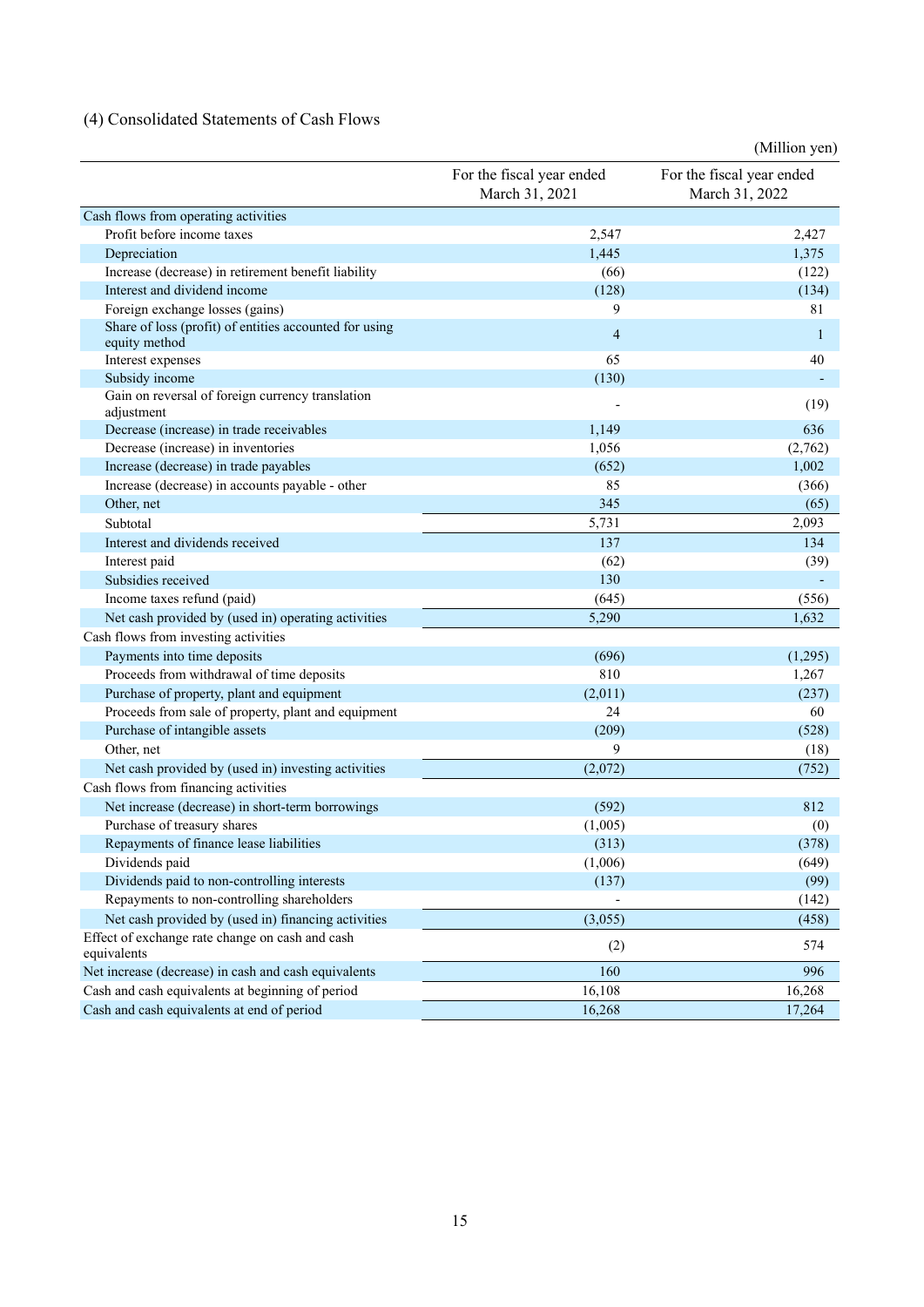#### (5) Notes to the Consolidated Financial Statements

(Segment information, etc.)

[Segment information]

1. Overview of reportable segments

The Company's reportable segments are those units of the Company for which discrete financial information is available and for which the Board of Directors regularly conducts regular reviews for the purpose of making decisions about the allocation of management resources and to assess performance.

The Group is mainly engaged in the production and sale of audio equipment and visual equipment. The Company and its domestic subsidiaries are responsible for operations in Japan, while local subsidiaries in regions such as Asia, Europe, and the Americas are responsible for overseas operations. Each local subsidiary overseas is an independent management unit engaging in its own business activities, with each region formulating comprehensive strategies concerning the products handled.

The Group therefore comprises five regional segments that form the basis for its sales structure: Japan, Asia & Pacific, Europe, Middle East & Africa, the Americas, and China & East Asia.

2. Method used to calculate the amounts of net sales, profit (loss), assets, and other items for each reportable segment

The method used to account for the reporting business segments is generally as reported in "Significant Matters that Form the Basis for the Preparation of the Consolidated Financial Statements." Inter-segment net sales are based on third-party transaction prices. Segment profit represents the operating profit of the reporting segment.

 $(M11)_{\text{on}}$  year)

3. Information on the amounts of net sales, profit (loss), assets, and other items for each reportable segment Fiscal Year Ended March 31, 2021 (April 1, 2020 to March 31, 2021)

|                                                                       |                    |                      |                                    |                          |                          |        |                      | TMIIIIOII ACII)                                                      |
|-----------------------------------------------------------------------|--------------------|----------------------|------------------------------------|--------------------------|--------------------------|--------|----------------------|----------------------------------------------------------------------|
|                                                                       | Reportable segment |                      |                                    |                          |                          |        |                      | Amount                                                               |
|                                                                       | Japan              | Asia $\&$<br>Pacific | Europe,<br>Middle East<br>& Africa | The<br>Americas          | China & East<br>Asia     | Total  | Adjustment<br>(Note) | recorded in<br>the<br>Consolidated<br>Financial<br><b>Statements</b> |
| Net sales                                                             |                    |                      |                                    |                          |                          |        |                      |                                                                      |
| Net sales to outside<br>customers                                     | 27,562             | 5,927                | 3,895                              | 1,640                    | 1,549                    | 40,575 |                      | 40,575                                                               |
| Inter-segment net<br>sales or transfers                               | 2,589              | 77                   | 16                                 | 4                        | 24                       | 2,713  | (2,713)              |                                                                      |
| Total                                                                 | 30,151             | 6,005                | 3,911                              | 1,645                    | 1,574                    | 43,288 | (2,713)              | 40,575                                                               |
| Segment profit<br>(Operating profit)                                  | 6,139              | 1,010                | 313                                | 33                       | 165                      | 7,662  | (5,368)              | 2,293                                                                |
| Segment assets                                                        | 31,425             | 3,705                | 5,350                              | 1,501                    | 2,594                    | 44,577 | 13,995               | 58,572                                                               |
| Other items                                                           |                    |                      |                                    |                          |                          |        |                      |                                                                      |
| Depreciation                                                          | 850                | 108                  | 103                                | 15                       | 55                       | 1,134  | 311                  | 1,445                                                                |
| Amortization of<br>goodwill                                           |                    | 30                   | 5                                  | $\overline{\phantom{a}}$ | $\overline{\phantom{a}}$ | 36     |                      | 36                                                                   |
| Increase in property,<br>plant and equipment<br>and intangible assets | 930                | 43                   | 113                                | 5                        | 84                       | 1,178  | 362                  | 1,540                                                                |

(Notes) 1. The adjustment for segment profit of negative ¥5,368 million includes elimination of inter-segment transactions of ¥36 million and corporate expenses in the amount of negative ¥5,405 million not allocated to the reportable segments. The relevant corporate expenses are mainly costs relating to the headquarters divisions which are not attributable to a reportable segment.

2. Segment profit has been adjusted with operating profit in the consolidated statements of income.

3. The adjustment for segment assets of ¥13,995 million includes elimination of inter-segment transactions of negative ¥456 million and corporate assets in the amount of ¥14,451 million not previously allocated to the reportable segments. The relevant corporate assets mainly comprise the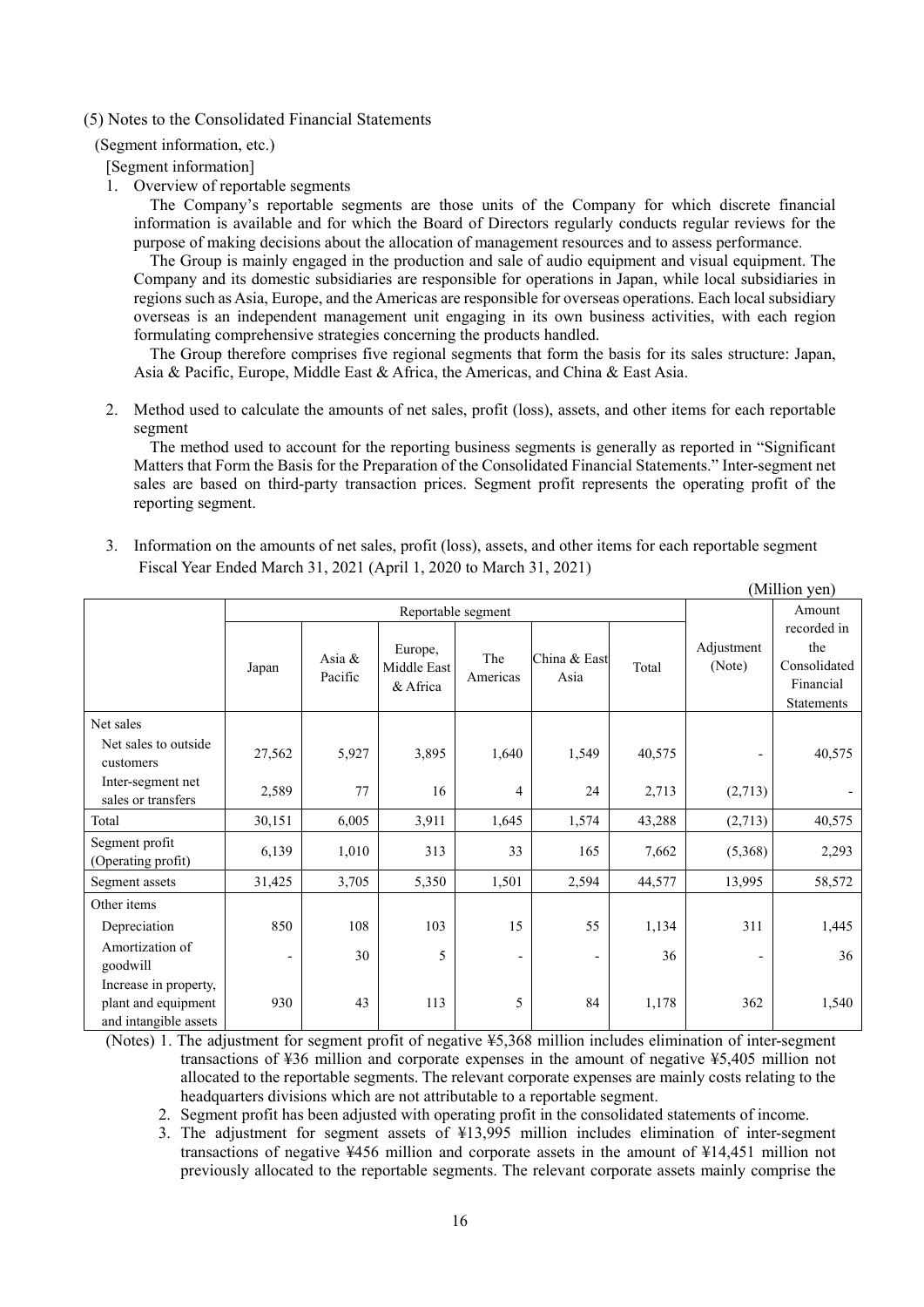Company's long-term investment funds (investment securities) and assets related to the headquarters divisions.

- 4. The adjustment for depreciation of ¥311 million is mainly depreciation related to the headquarters divisions.
- 5. The adjustment for increase in property, plant and equipment and intangible assets of ¥362 million is mainly investment related to the headquarters divisions.

|                                                                       |                    |                      |                                    |                          |                      |        |                      | (Million yen)                                                        |
|-----------------------------------------------------------------------|--------------------|----------------------|------------------------------------|--------------------------|----------------------|--------|----------------------|----------------------------------------------------------------------|
|                                                                       | Reportable segment |                      |                                    |                          |                      |        |                      | Amount                                                               |
|                                                                       | Japan              | Asia $\&$<br>Pacific | Europe,<br>Middle East<br>& Africa | The<br>Americas          | China & East<br>Asia | Total  | Adjustment<br>(Note) | recorded in<br>the<br>Consolidated<br>Financial<br><b>Statements</b> |
| Net sales                                                             |                    |                      |                                    |                          |                      |        |                      |                                                                      |
| Net sales to outside<br>customers                                     | 25,994             | 6,418                | 4,518                              | 2,081                    | 1,851                | 40,864 |                      | 40,864                                                               |
| Inter-segment net<br>sales or transfers                               | 3,702              | 123                  | 20                                 | 13                       | 27                   | 3,887  | (3,887)              |                                                                      |
| Total                                                                 | 29,696             | 6,542                | 4,539                              | 2,094                    | 1,878                | 44,751 | (3,887)              | 40,864                                                               |
| Segment profit<br>(Operating profit)                                  | 5,541              | 1,133                | 580                                | 127                      | 172                  | 7,555  | (5,395)              | 2,159                                                                |
| Segment assets                                                        | 33,772             | 4,358                | 5,855                              | 1,795                    | 2,951                | 48,732 | 11,955               | 60,688                                                               |
| Other items                                                           |                    |                      |                                    |                          |                      |        |                      |                                                                      |
| Depreciation                                                          | 795                | 103                  | 117                                | 17                       | 57                   | 1,090  | 284                  | 1,375                                                                |
| Amortization of<br>goodwill                                           |                    | 31                   | 6                                  | $\overline{\phantom{a}}$ |                      | 37     |                      | 37                                                                   |
| Increase in property,<br>plant and equipment<br>and intangible assets | 378                | 50                   | 27                                 | 8                        | 68                   | 533    | 588                  | 1,122                                                                |

Fiscal Year Ended March 31, 2022 (April 1, 2021 to March 31, 2022)

(Notes) 1. The adjustment for segment profit of negative ¥5,395 million includes elimination of inter-segment transactions of negative ¥33 million and corporate expenses in the amount of negative ¥5,362 million not allocated to the reportable segments. The relevant corporate expenses are mainly costs relating to the headquarters divisions which are not attributable to a reportable segment.

- 2. Segment profit has been adjusted with operating profit in the consolidated statements of income.
- 3. The adjustment for segment assets of ¥11,955 million includes elimination of inter-segment transactions of negative ¥688 million and corporate assets in the amount of ¥12,644 million not previously allocated to the reportable segments. The relevant corporate assets mainly comprise the Company's long-term investment funds (investment securities) and assets related to the headquarters divisions.
- 4. The adjustment for depreciation of ¥284 million is mainly depreciation related to the headquarters divisions.
- 5. The adjustment for increase in property, plant and equipment and intangible assets of ¥588 million is mainly investment related to the headquarters divisions.
- 6. Changes in reportable segments, etc.

The Company has applied the Accounting Standard for Revenue Recognition, etc. from the beginning of the fiscal year ended March 31, 2022. The method used to calculate the profit (loss) for each business segment has been altered in accordance with this change in the accounting treatment related to revenue recognition.

Pursuant to this change, in the fiscal year ended March 31, 2022, net sales and segment profit for the Japan segment were ¥42 million lower and ¥70 million higher, respectively, than when calculated using the previous method.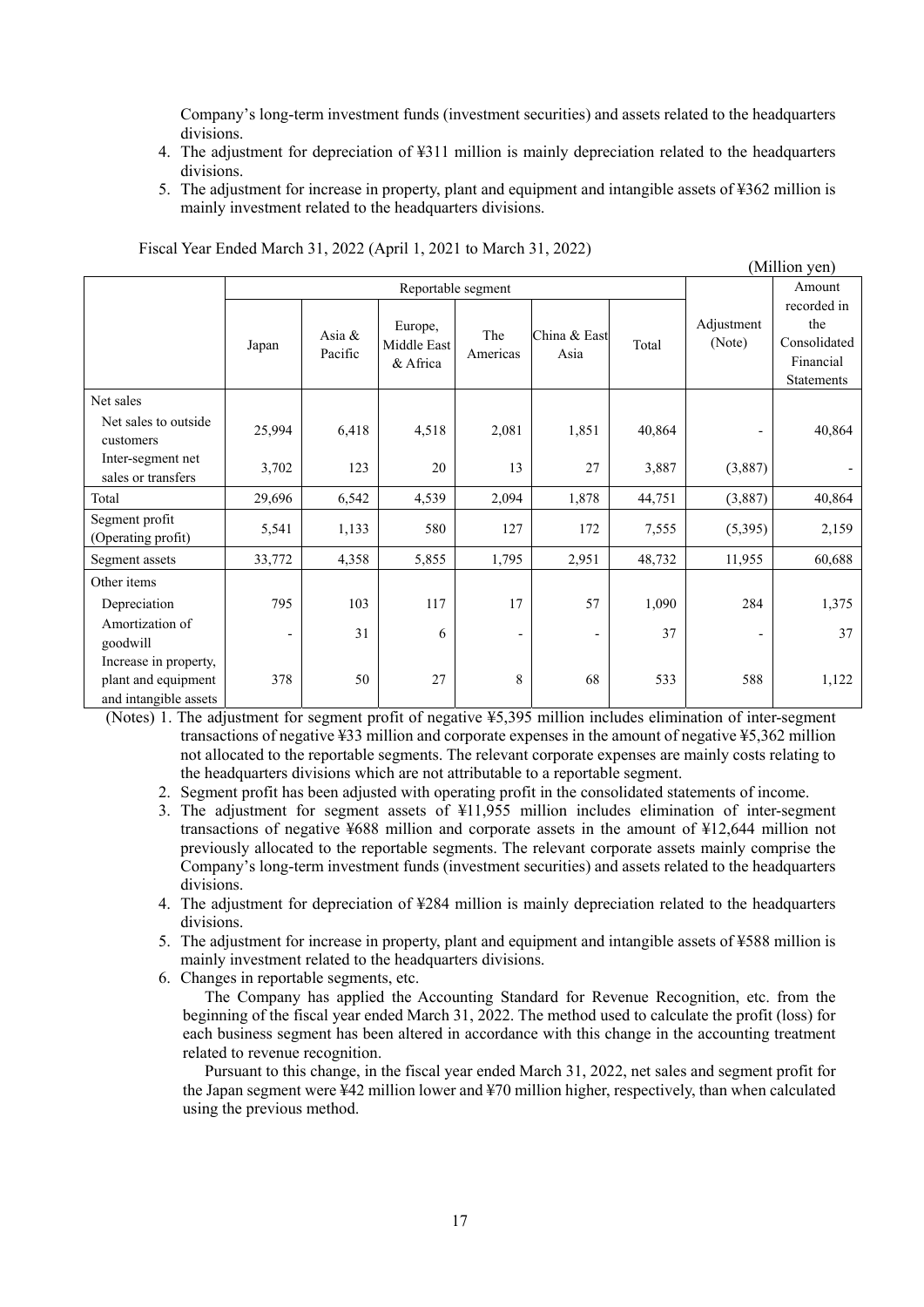## 4. Non-consolidated Financial Statements

(1) Non-consolidated Balance Sheets

As of March 31, 2021 As of March 31, 2022 Assets Current assets Cash and deposits 7,796 7,796 7,796 7,796 7,796 7,796 7,796 7,796 7,796 7,796 7,796 7,796 7,796 7,796 7,796 7,796 Notes receivable - trade 1,939 1,967 Accounts receivable - trade 4,939 4,746 Contract assets 66 Finished goods 2,886 2,886 2,886 2,886 2,886 2,886 2,886 2,886 2,886 2,886 2,886 2,886 2,886 2,886 2,886 2,886 Work in process 107 6 Raw materials and supplies 253 280 Prepaid expenses 143 168 Other  $226$  344 Allowance for doubtful accounts (30) (35) Total current assets 17,480 18,228 Non-current assets Property, plant and equipment Buildings, net 4,628 Structures, net 343 316 Machinery and equipment, net 0 0 Tools, furniture and fixtures, net 406 306 Land 2,217 2,217 2,217 Leased assets, net 6 9 Construction in progress 12 5 Total property, plant and equipment 7,786 7,483 Intangible assets Software  $542$  474 Software in progress 52 497 Leased assets 27 Other 59 53 Total intangible assets 1,053 Investments and other assets Investment securities 8,071 7,227 Shares of subsidiaries and associates 4,949 4,949 4,949 4,949 Investments in capital of subsidiaries and associates 670 678 Other 297 281 Allowance for doubtful accounts (0) (0) (0) Total investments and other assets 14,988 13,136 Total non-current assets 23,464 21,673

(Million yen)

Total assets 39,901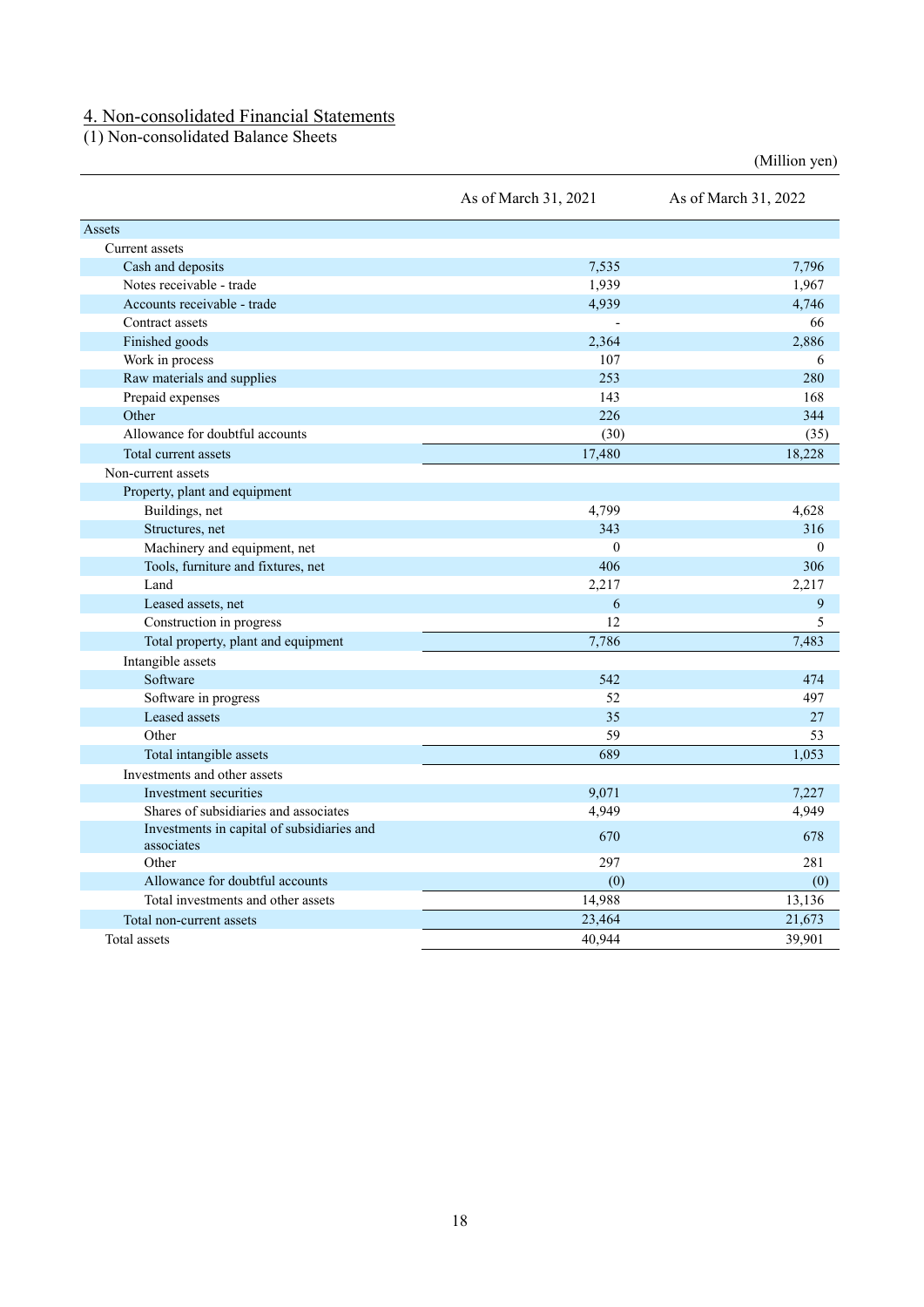|                                                       | As of March 31, 2021 | As of March 31, 2022 |
|-------------------------------------------------------|----------------------|----------------------|
| Liabilities                                           |                      |                      |
| Current liabilities                                   |                      |                      |
| Accounts payable - trade                              | 1,443                | 1,681                |
| Lease liabilities                                     | 10                   | 11                   |
| Accounts payable - other                              | 414                  | 646                  |
| Income taxes payable                                  | 101                  | 201                  |
| Accrued expenses                                      | 340                  | 324                  |
| Provision for product warranties                      |                      | 56                   |
| Other                                                 | 450                  | 270                  |
| Total current liabilities                             | 2,762                | 3,193                |
| Non-current liabilities                               |                      |                      |
| Lease liabilities                                     | 30                   | 25                   |
| Provision for retirement benefits                     | 2,075                | 1,980                |
| Deferred tax liabilities                              | 1,524                | 998                  |
| Other                                                 | 596                  | 571                  |
| Total non-current liabilities                         | 4,228                | 3,575                |
| <b>Total liabilities</b>                              | 6,990                | 6,768                |
| Net assets                                            |                      |                      |
| Shareholders' equity                                  |                      |                      |
| Share capital                                         | 5,279                | 5,279                |
| Capital surplus                                       |                      |                      |
| Legal capital surplus                                 | 6,808                | 6,808                |
| Other capital surplus                                 | 15                   | 20                   |
| Total capital surplus                                 | 6,824                | 6,829                |
| Retained earnings                                     |                      |                      |
| Legal retained earnings                               | 679                  | 679                  |
| Other retained earnings                               |                      |                      |
| General reserve                                       | 2,930                | 2,930                |
| Retained earnings brought forward                     | 13,901               | 14,339               |
| Total retained earnings                               | 17,511               | 17,949               |
| Treasury shares                                       | (1,370)              | (1, 352)             |
| Total shareholders' equity                            | 28,245               | 28,706               |
| Valuation and translation adjustments                 |                      |                      |
| Valuation difference on available-for-sale securities | 5,708                | 4,426                |
| Total valuation and translation adjustments           | 5,708                | 4,426                |
| Total net assets                                      | 33,953               | 33,132               |
| Total liabilities and net assets                      | 40,944               | 39,901               |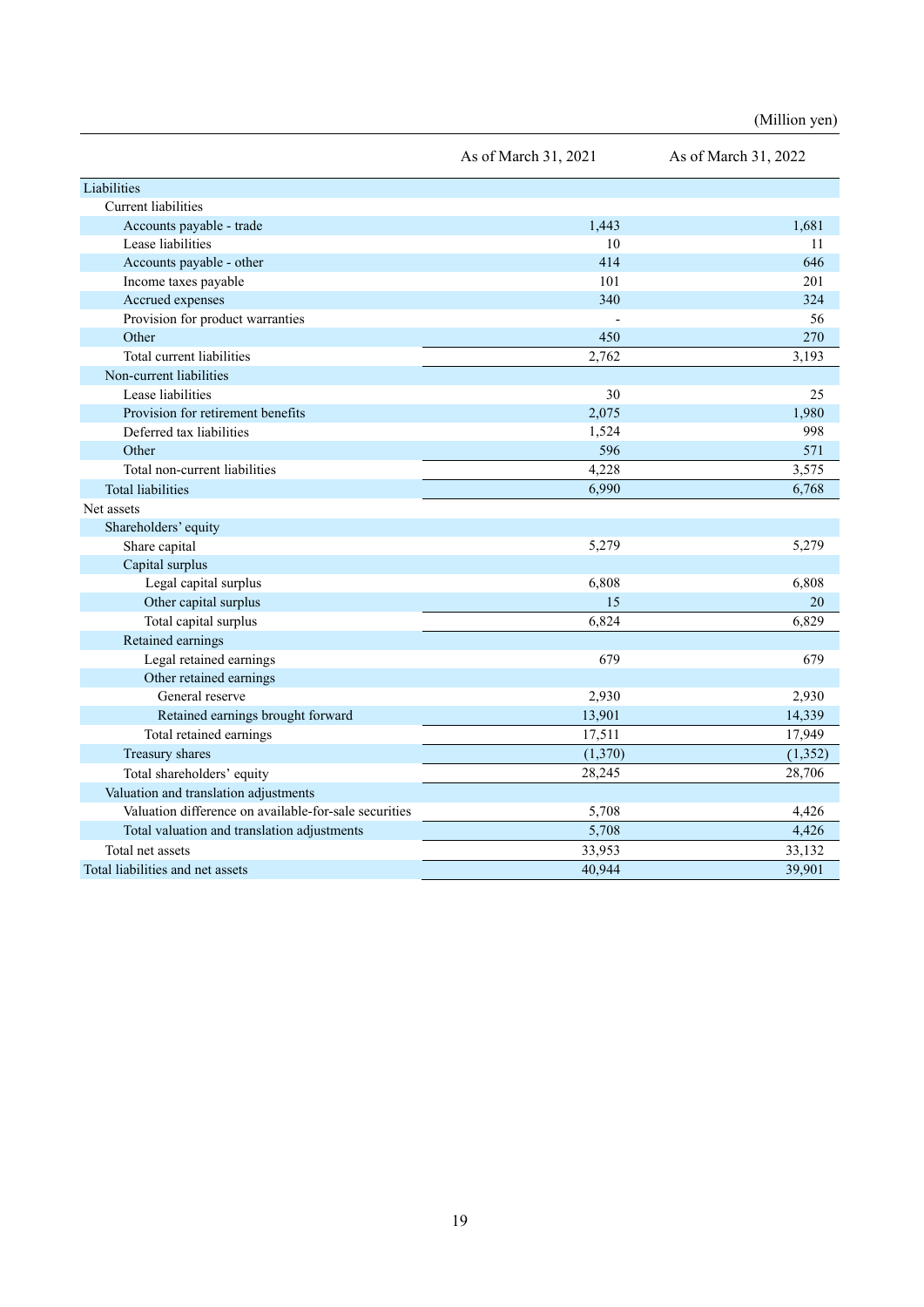## (2) Non-consolidated Statements of Income

|                                                    |                                             | (Million yen)                               |
|----------------------------------------------------|---------------------------------------------|---------------------------------------------|
|                                                    | For the fiscal year ended<br>March 31, 2021 | For the fiscal year ended<br>March 31, 2022 |
| Net sales                                          | 28,629                                      | 28,691                                      |
| Cost of sales                                      | 17,537                                      | 17,869                                      |
| Gross profit                                       | 11,092                                      | 10,821                                      |
| Selling, general and administrative expenses       | 10,108                                      | 10,054                                      |
| Operating profit                                   | 983                                         | 766                                         |
| Non-operating income                               |                                             |                                             |
| Interest and dividend income                       | 417                                         | 496                                         |
| Foreign exchange gains                             |                                             | 104                                         |
| Miscellaneous income                               | 60                                          | 43                                          |
| Total non-operating income                         | 478                                         | 643                                         |
| Non-operating expenses                             |                                             |                                             |
| Interest expenses                                  | 7                                           | 5                                           |
| Foreign exchange losses                            | $\mathbf{0}$                                |                                             |
| Miscellaneous losses                               | 5                                           | 7                                           |
| Total non-operating expenses                       | 13                                          | 13                                          |
| Ordinary profit                                    | 1,448                                       | 1,397                                       |
| Extraordinary income                               |                                             |                                             |
| Gain on liquidation of subsidiaries and associates |                                             | 17                                          |
| Total extraordinary income                         |                                             | 17                                          |
| <b>Extraordinary losses</b>                        |                                             |                                             |
| Dismantlement expenses                             | 11                                          |                                             |
| Total extraordinary losses                         | 11                                          |                                             |
| Profit before income taxes                         | 1,437                                       | 1,414                                       |
| Income taxes - current                             | 242                                         | 268                                         |
| Income taxes - deferred                            | 127                                         | 41                                          |
| Total income taxes                                 | 370                                         | 310                                         |
| Profit                                             | 1.067                                       | 1.104                                       |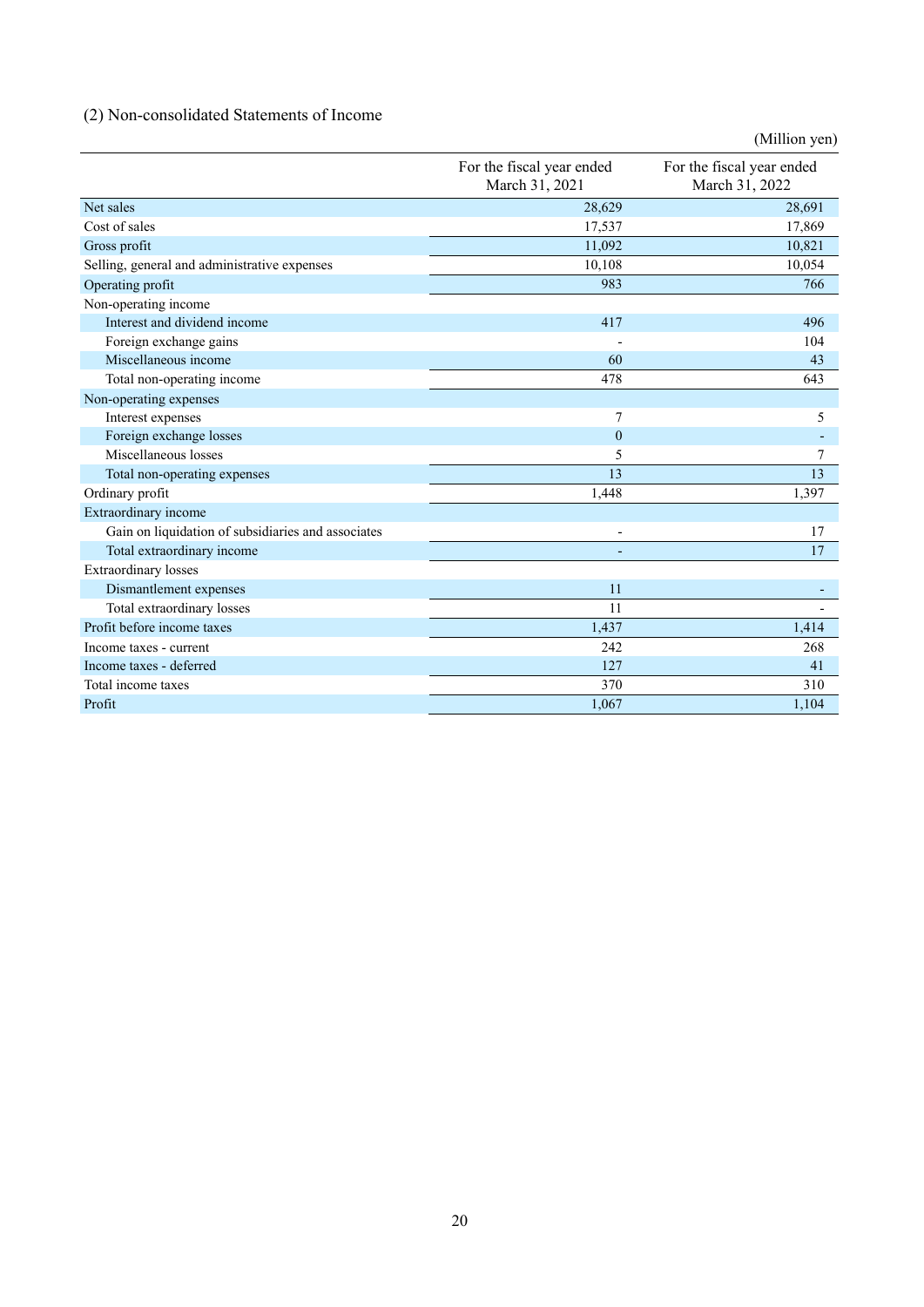## (3) Non-consolidated Statements of Changes in Net Assets

Fiscal Year Ended March 31, 2021 (April 1, 2020 to March 31, 2021)

|                                                            | Shareholders' equity     |                             |                             |                             |                               |                            |                                            |                            |  |
|------------------------------------------------------------|--------------------------|-----------------------------|-----------------------------|-----------------------------|-------------------------------|----------------------------|--------------------------------------------|----------------------------|--|
|                                                            |                          | Capital surplus             |                             |                             | Retained earnings             |                            |                                            |                            |  |
|                                                            | Share                    | Legal<br>capital<br>surplus | Other<br>capital<br>surplus | Total<br>capital<br>surplus | Legal<br>retained<br>earnings | Other retained<br>earnings |                                            |                            |  |
|                                                            | capital                  |                             |                             |                             |                               | General<br>reserve         | Retained<br>earnings<br>brought<br>forward | Total retained<br>earnings |  |
| Balance at beginning<br>of period                          | 5,279                    | 6,808                       | 13                          | 6,822                       | 679                           | 2,930                      | 13,701                                     | 17,311                     |  |
| Cumulative effects<br>of changes in<br>accounting policies |                          |                             |                             |                             |                               |                            |                                            |                            |  |
| Restated balance                                           | 5,279                    | 6,808                       | 13                          | 6,822                       | 679                           | 2,930                      | 13,701                                     | 17,311                     |  |
| Changes during<br>period                                   |                          |                             |                             |                             |                               |                            |                                            |                            |  |
| Dividends of<br>surplus                                    |                          |                             |                             |                             |                               |                            | (867)                                      | (867)                      |  |
| Profit                                                     |                          |                             |                             |                             |                               |                            | 1,067                                      | 1,067                      |  |
| Purchase of<br>treasury shares                             |                          |                             |                             |                             |                               |                            |                                            |                            |  |
| Disposal of treasury<br>shares                             |                          |                             | $\overline{2}$              | $\overline{2}$              |                               |                            |                                            |                            |  |
| Net changes in<br>items other than<br>shareholders' equity |                          |                             |                             |                             |                               |                            |                                            |                            |  |
| Total changes during<br>period                             | $\overline{\phantom{0}}$ | $\overline{a}$              | $\overline{2}$              | $\overline{2}$              | $\overline{a}$                | $\overline{a}$             | 200                                        | 200                        |  |
| Balance at end of<br>period                                | 5,279                    | 6,808                       | 15                          | 6,824                       | 679                           | 2,930                      | 13,901                                     | 17,511                     |  |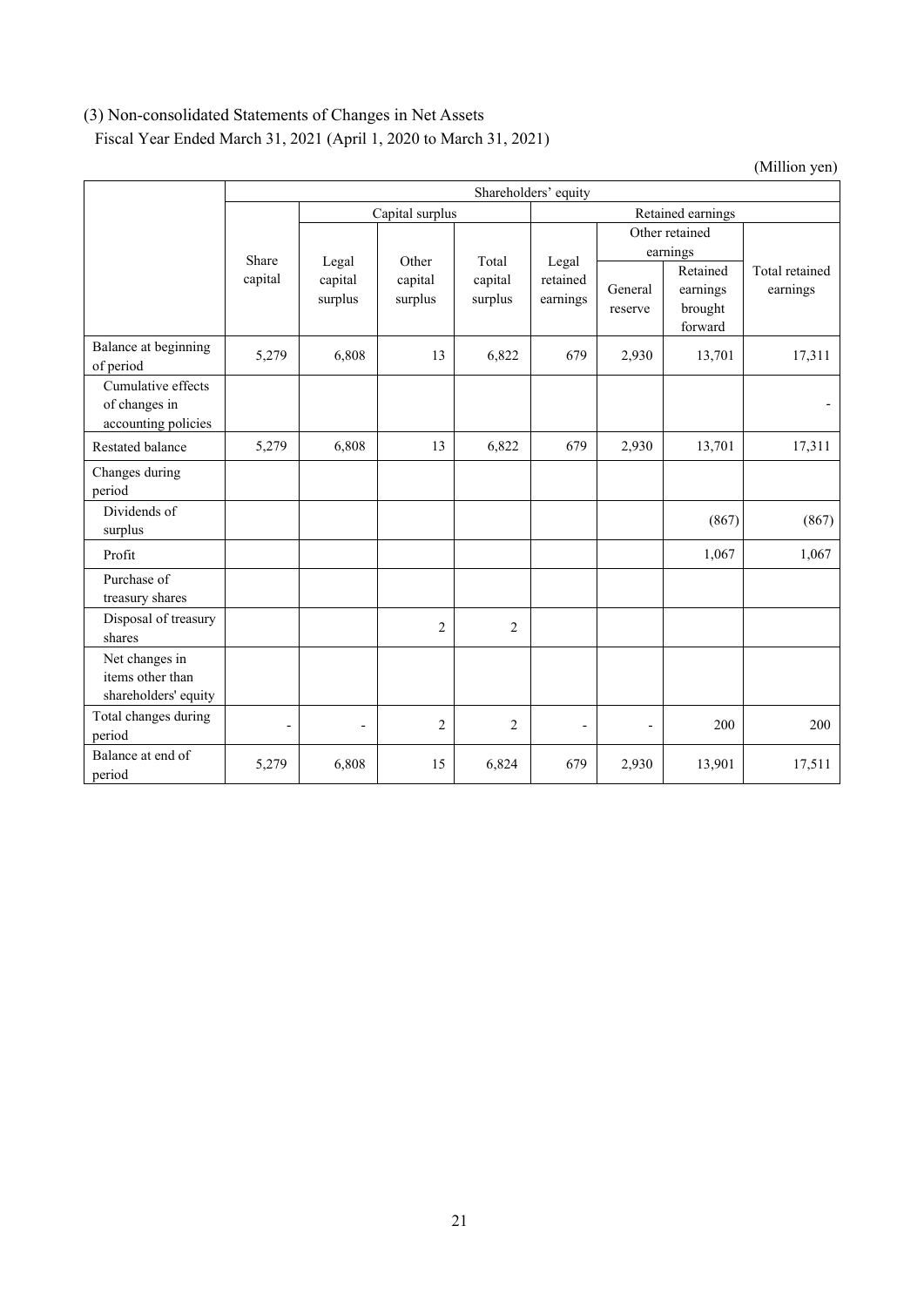|                                                            |                    | Shareholders' equity          | Valuation and translation adjustments                          |                                                   |                  |
|------------------------------------------------------------|--------------------|-------------------------------|----------------------------------------------------------------|---------------------------------------------------|------------------|
|                                                            | Treasury<br>shares | Total shareholders'<br>equity | Valuation<br>difference on<br>available-for-sale<br>securities | Total valuation and<br>translation<br>adjustments | Total net assets |
| Balance at beginning of<br>period                          | (385)              | 29,027                        | 3,682                                                          | 3,682                                             | 32,709           |
| Cumulative effects of<br>changes in accounting<br>policies |                    |                               |                                                                |                                                   |                  |
| <b>Restated balance</b>                                    | (385)              | 29,027                        | 3,682                                                          | 3,682                                             | 32,079           |
| Changes during period                                      |                    |                               |                                                                |                                                   |                  |
| Dividends of surplus                                       |                    | (867)                         |                                                                |                                                   | (867)            |
| Profit                                                     |                    | 1,067                         |                                                                |                                                   | 1,067            |
| Purchase of treasury<br>shares                             | (1,005)            | (1,005)                       |                                                                |                                                   | (1,005)          |
| Disposal of treasury<br>shares                             | 20                 | 22                            |                                                                |                                                   | 22               |
| Net changes in items<br>other than<br>shareholders' equity |                    |                               | 2,026                                                          | 2,026                                             | 2,026            |
| Total changes during<br>period                             | (984)              | (782)                         | 2,026                                                          | 2,026                                             | 1,244            |
| Balance at end of period                                   | (1,370)            | 28,245                        | 5,708                                                          | 5,708                                             | 33,953           |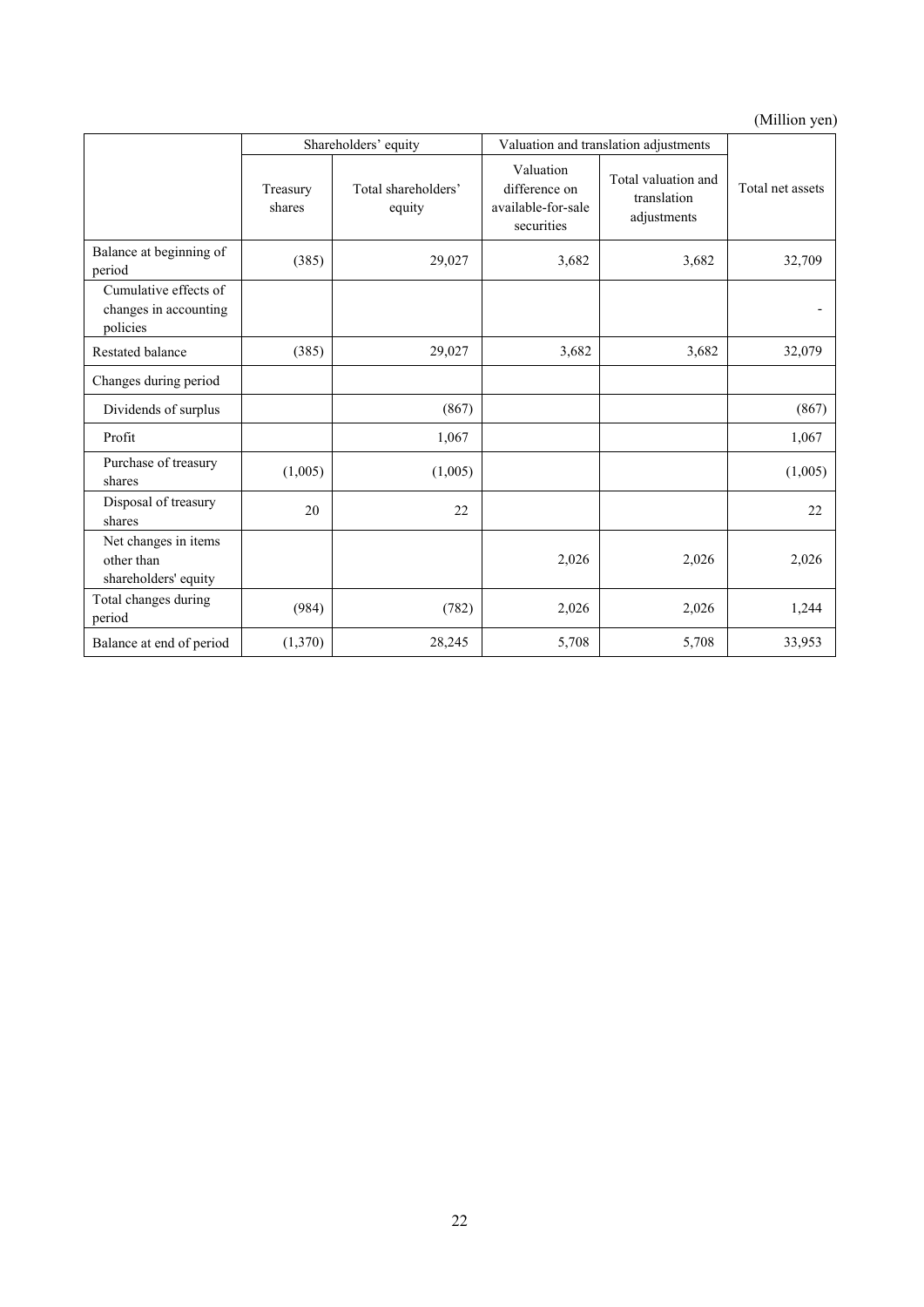## Fiscal Year Ended March 31, 2022 (April 1, 2021 to March 31, 2022)

|                                                            | Capital surplus          |                             |                    |                    |                               | Retained earnings          |                                            |                            |
|------------------------------------------------------------|--------------------------|-----------------------------|--------------------|--------------------|-------------------------------|----------------------------|--------------------------------------------|----------------------------|
|                                                            | Share                    |                             | Other              | Total              |                               | Other retained<br>earnings |                                            |                            |
|                                                            | capital                  | Legal<br>capital<br>surplus | capital<br>surplus | capital<br>surplus | Legal<br>retained<br>earnings | General<br>reserve         | Retained<br>earnings<br>brought<br>forward | Total retained<br>earnings |
| Balance at beginning<br>of period                          | 5,279                    | 6,808                       | 15                 | 6,824              | 679                           | 2,930                      | 13,901                                     | 17,511                     |
| Cumulative effects<br>of changes in<br>accounting policies |                          |                             |                    |                    |                               |                            | (15)                                       | (15)                       |
| <b>Restated balance</b>                                    | 5,279                    | 6,808                       | 15                 | 6,824              | 679                           | 2,930                      | 13,885                                     | 17,495                     |
| Changes during<br>period                                   |                          |                             |                    |                    |                               |                            |                                            |                            |
| Dividends of<br>surplus                                    |                          |                             |                    |                    |                               |                            | (650)                                      | (650)                      |
| Profit                                                     |                          |                             |                    |                    |                               |                            | 1,104                                      | 1,104                      |
| Purchase of<br>treasury shares                             |                          |                             |                    |                    |                               |                            |                                            |                            |
| Disposal of treasury<br>shares                             |                          |                             | 4                  | $\overline{4}$     |                               |                            |                                            |                            |
| Net changes in<br>items other than<br>shareholders' equity |                          |                             |                    |                    |                               |                            |                                            |                            |
| Total changes during<br>period                             | $\overline{\phantom{a}}$ | $\overline{\phantom{a}}$    | 4                  | $\overline{4}$     | $\overline{a}$                |                            | 453                                        | 453                        |
| Balance at end of<br>period                                | 5,279                    | 6,808                       | 20                 | 6,829              | 679                           | 2,930                      | 14,339                                     | 17,949                     |